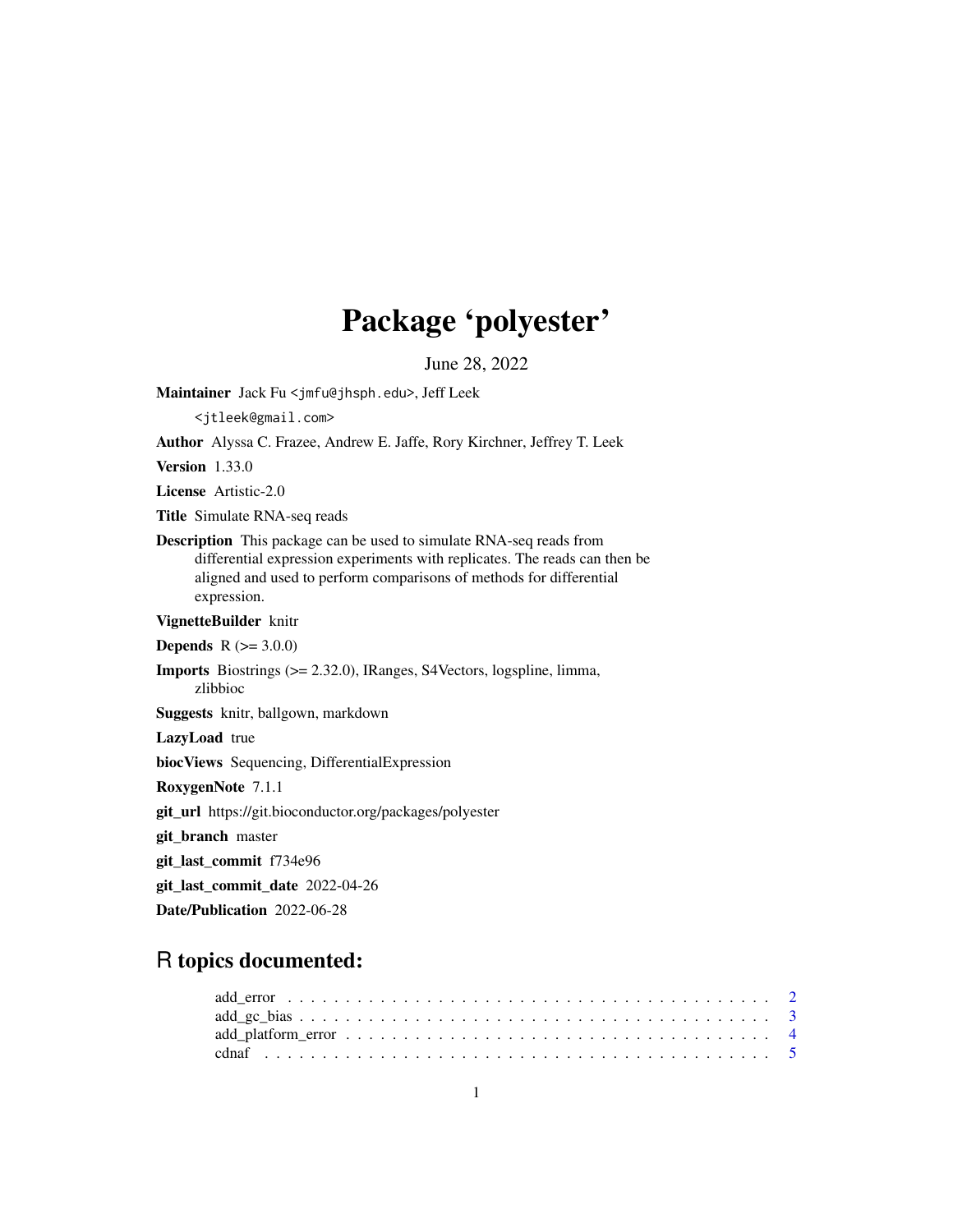<span id="page-1-0"></span>

| Index |                        | 36             |
|-------|------------------------|----------------|
|       |                        | 34             |
|       |                        | 33             |
|       |                        | 32             |
|       |                        | 27             |
|       |                        | 26             |
|       |                        | 26             |
|       |                        | 25             |
|       |                        | 24             |
|       |                        | 24             |
|       | model7                 | 23             |
|       | model6                 | 22             |
|       | model <sub>5</sub>     | 22             |
|       | model4                 | 21             |
|       | model3                 | 20             |
|       | model <sub>2</sub>     | 20             |
|       | model1                 | 19             |
|       |                        | 18             |
|       | $lossfit5$<br>lossfit6 | 18             |
|       | $lossfit4$             | 17<br>17       |
|       |                        | 16             |
|       |                        | 15             |
|       | lossfit1               | 15             |
|       |                        | 14             |
|       |                        | 14             |
|       |                        | 13             |
|       |                        | 12             |
|       |                        | 10             |
|       |                        | 8              |
|       |                        | 8              |
|       |                        | $\overline{7}$ |
|       |                        | 6              |
|       |                        |                |

<span id="page-1-1"></span>add\_error *add sequencing error to simulated reads*

#### Description

simulate sequencing error by randomly changing the sequenced nucleotide on some of the reads

### Usage

add\_error(tFrags, error\_rate = 0.005)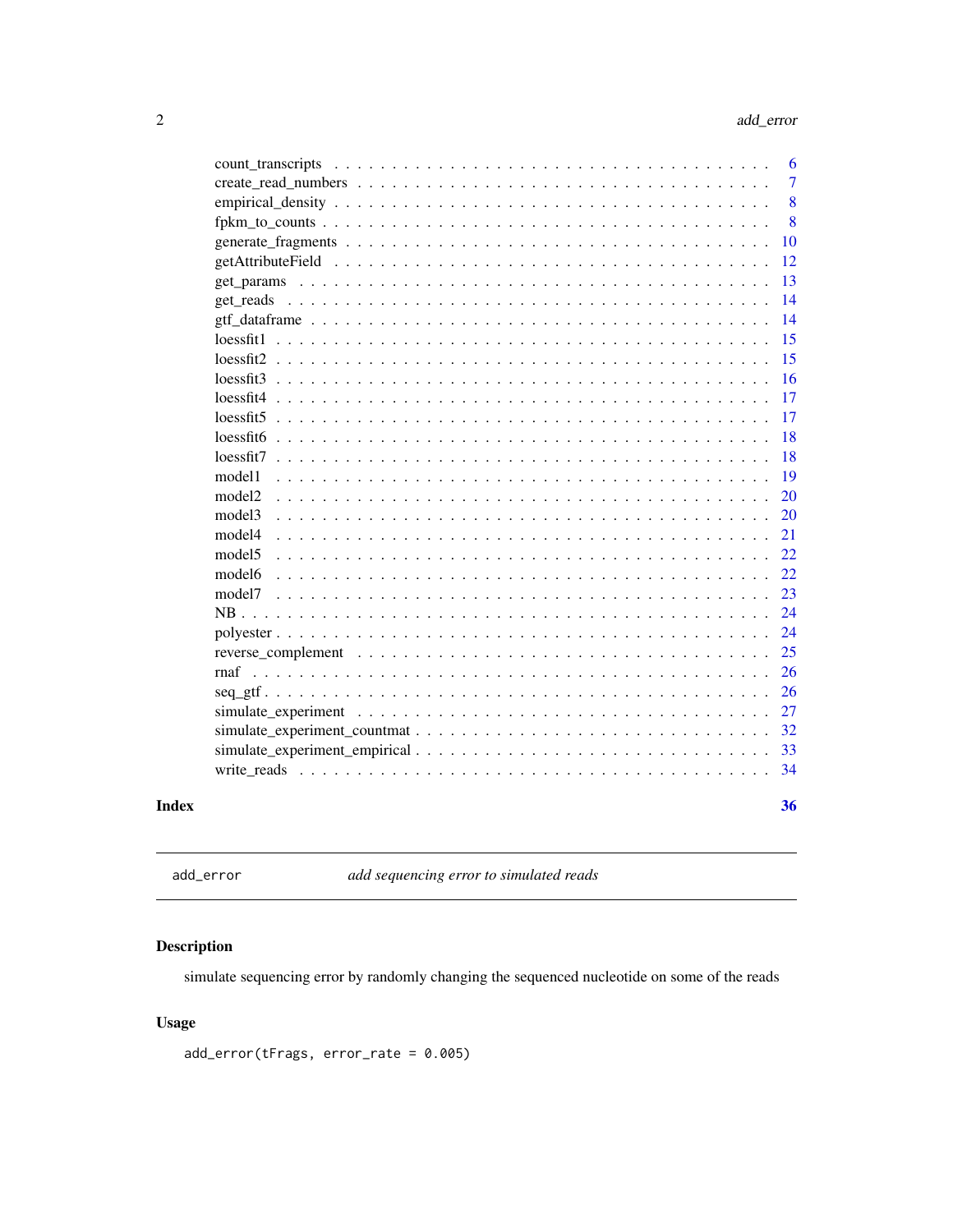#### <span id="page-2-0"></span>add\_gc\_bias 3

#### Arguments

| tFrags     | DNAStringSet representing sequencing reads |
|------------|--------------------------------------------|
| error_rate | error probability                          |

#### Value

DNAStringSet equivalent to tFrags but with random sequencing errors inserted

#### Examples

```
library(Biostrings)
data(srPhiX174)
set.seed(174)
srPhiX174_withError = add_error(srPhiX174)
#error was introduced in, e.g., position 10 of 2nd string in set.
```
add\_gc\_bias *add GC bias to a count matrix*

#### Description

Given a matrix with rows corresponding to transcripts and sample-specific GC bias models, bias the count matrix using the bias model.

#### Usage

add\_gc\_bias(readmat, gcbias, transcripts)

#### Arguments

| readmat     | matrix of counts, with rows corresponding to features (transcripts) and columns<br>corresponding to replicates                                                                                                                                                                                                                                                                      |
|-------------|-------------------------------------------------------------------------------------------------------------------------------------------------------------------------------------------------------------------------------------------------------------------------------------------------------------------------------------------------------------------------------------|
| gcbias      | List of GC bias models to add to readmat. Must have length equal to the number<br>of columns of readmat. List elements must either be integers 0 through 7, where<br>0 means no bias and 1-7 correspond to built-in GC bias models, or objects of<br>class loess which can predict a deviation from overall mean count (on the log<br>scale) given a GC percentage between 0 and 1. |
| transcripts | DNAString Set object containing the sequences of the features (transcripts) cor-<br>responding to the rows of readmat. Length must be equal to the number of rows<br>in readmat.                                                                                                                                                                                                    |

#### Details

Designed for internal use in simulate\_experiment functions.

#### Value

matrix of the same size as readmat, but with counts for each replicate biased according to gcbias.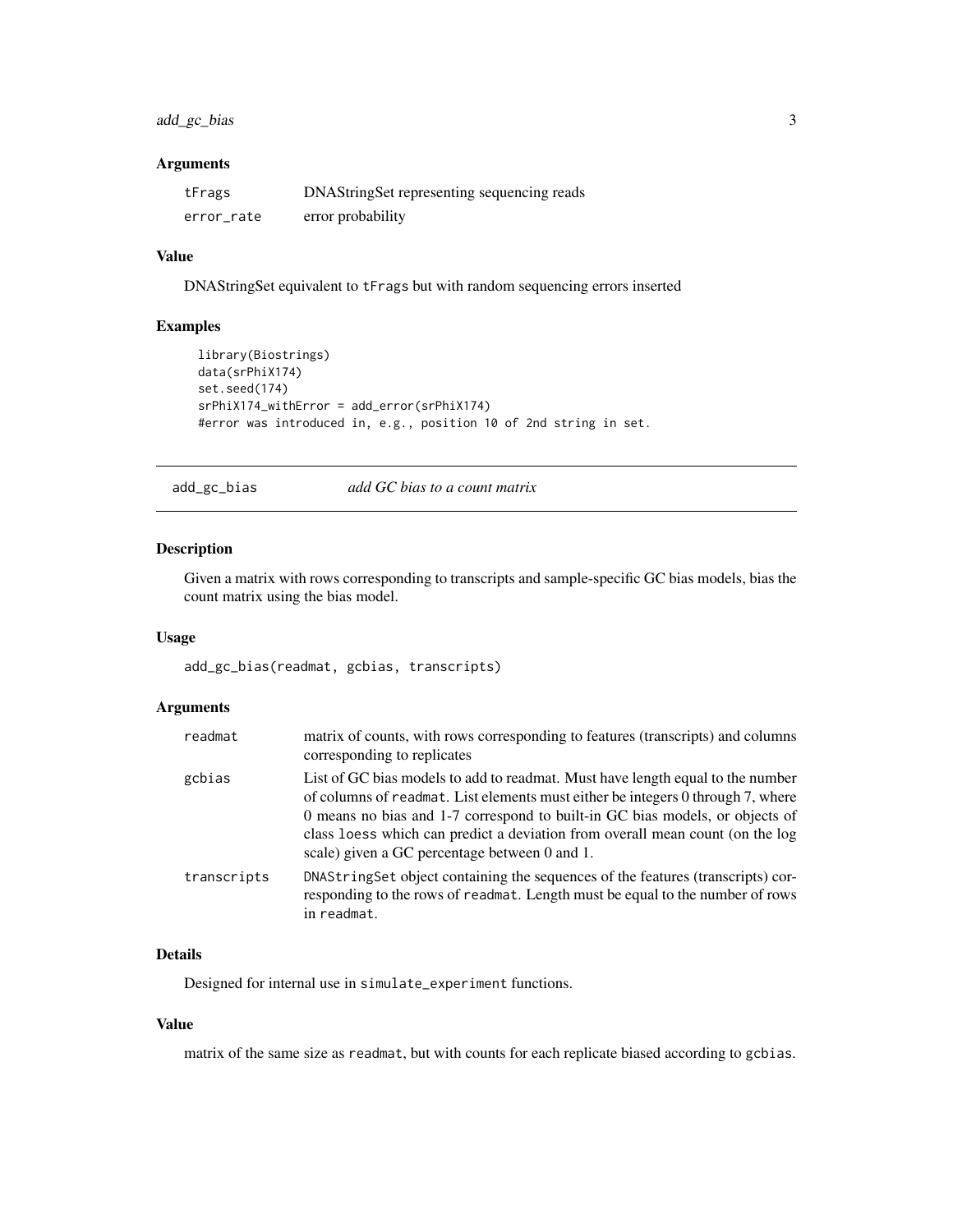#### Examples

```
library(Biostrings)
fastapath = system.file("extdata", "chr22.fa", package="polyester")
numtx = count_transcripts(fastapath)
transcripts = readDNAStringSet(fastapath)
# create a count matrix:
readmat = matrix(20, ncol=10, nrow=numtx)
readmat[1:30, 1:5] = 40
# add biases randomly: use built-in bias models
set.seed(137)
biases = sample(0:7, 10, replace=TRUE)
readmat_biased = add_gc_bias(readmat, as.list(biases), transcripts)
```
add\_platform\_error *Simulate sequencing error using empirical error model*

#### Description

Given a sequencing platform and a set of sequencing reads, add sequencing errors to the reads given a known error profile from the platform.

#### Usage

```
add_platform_error(tFrags, platform, paired, path = NULL)
```
#### Arguments

| tFrags   | DNAStringSetList containing error-free sequencing reads. If simulating a paired-<br>end experiment, mate-pairs should appear next to each other in tFrags.                                                                                                                                                                                                                                                                       |
|----------|----------------------------------------------------------------------------------------------------------------------------------------------------------------------------------------------------------------------------------------------------------------------------------------------------------------------------------------------------------------------------------------------------------------------------------|
| platform | Which sequencing platform should the error model be estimated from? Cur-<br>rently supports 'illumina4', 'illumina5', 'roche454', and 'custom'.                                                                                                                                                                                                                                                                                  |
| paired   | Does tFrags contain paired end reads, with mate pairs next to each other?<br>(TRUE if yes.)                                                                                                                                                                                                                                                                                                                                      |
| path     | if platform is 'custom', provide the path to the error model. After process-<br>ing the error model with build_error_models.py, you will have either two<br>files (ending in _mate1 and _mate2, if your model was for paired-end reads)<br>or one file (ending in _single, if your model was for single-end reads). The<br>path argument should be the path to the error model up to but not including<br>_mate1/_mate2/_single. |

<span id="page-3-0"></span>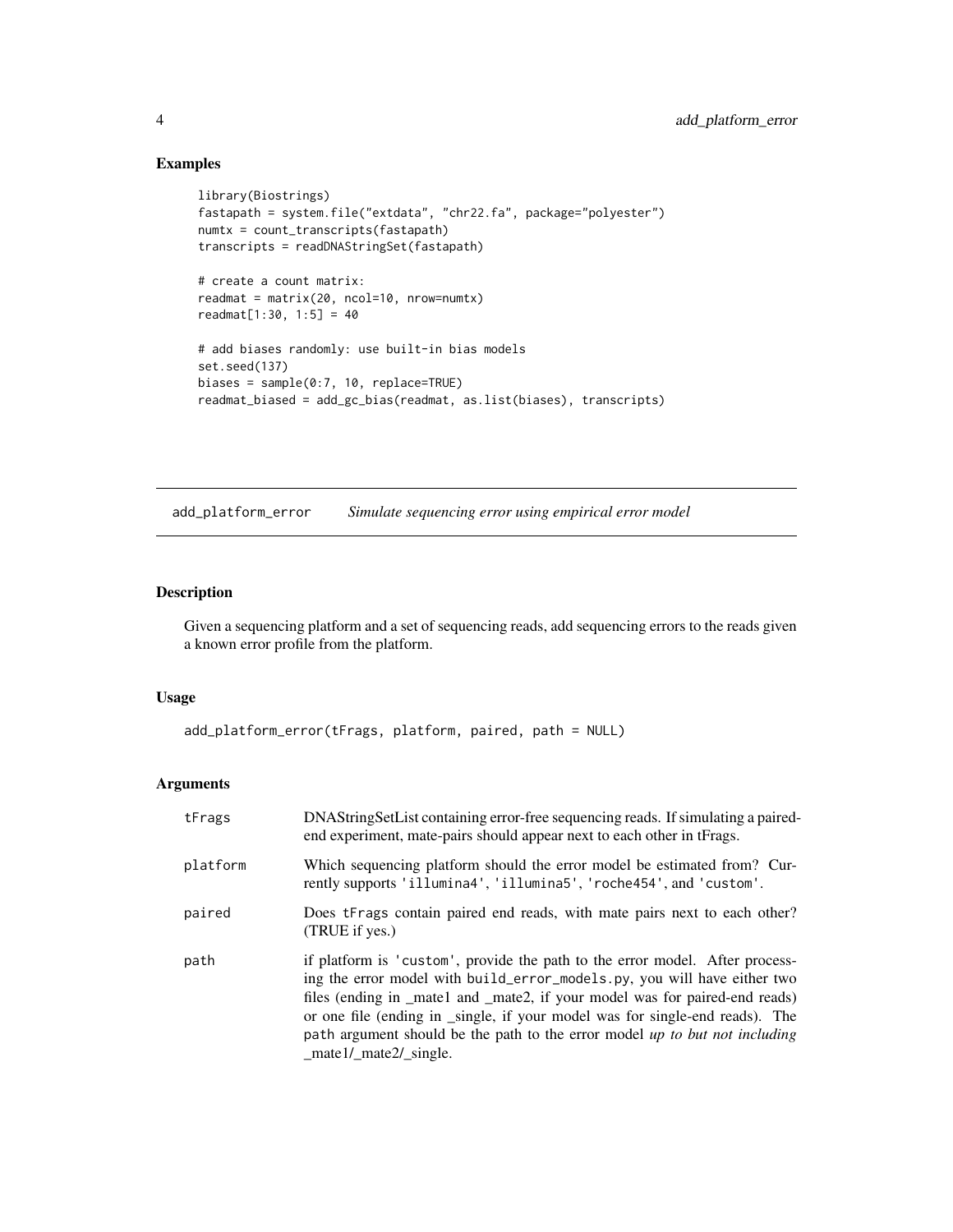#### <span id="page-4-0"></span>cdnaf 5

#### Details

This function adds sequencing error to a set of reads based on the position in the read and the true nucleotide at that location. Position-specific probabilities of making each possible sequencing error (reading a T when it should have been A, reading a G when it should have been T, etc.) were calculated for each of three platforms using the empirical error models available with the GemSIM software (see references). Users can also estimate an error model from their own data using GemSIM and can use that error model with Polyester as described in the vignette. (You will need to run a Python script available at the Polyester GitHub repository to process the error model).

#### Value

DNAStringSet object that is the same as tFrags except but with sequencing error added.

#### References

McElroy KE, Luciani F and Thomas T (2012): GemSIM: general, error-model based simulator of next-generation sequencing data. BMC Genomics 13(1), 74.

#### See Also

[add\\_error](#page-1-1) for uniform error

#### Examples

```
library(Biostrings)
# pretend the srPhiX174 DNAStringSet represents 35bp single-end
# sequencing reads:
data(srPhiX174)
set.seed(718)
data_with_errors = add_platform_error(srPhiX174, 'illumina4', paired=FALSE)
# the 17th read in this set has an error at position 20:
data_with_errors[17][[1]][20] # N
srPhiX174[17][[1]][20] # T
# 101 reads total have at least one sequencing error:
sum(data_with_errors != srPhiX174)
```
cdnaf *Model of positional bias that can arise when RNA-seq is performed using protocols relying on cDNA fragmentation.*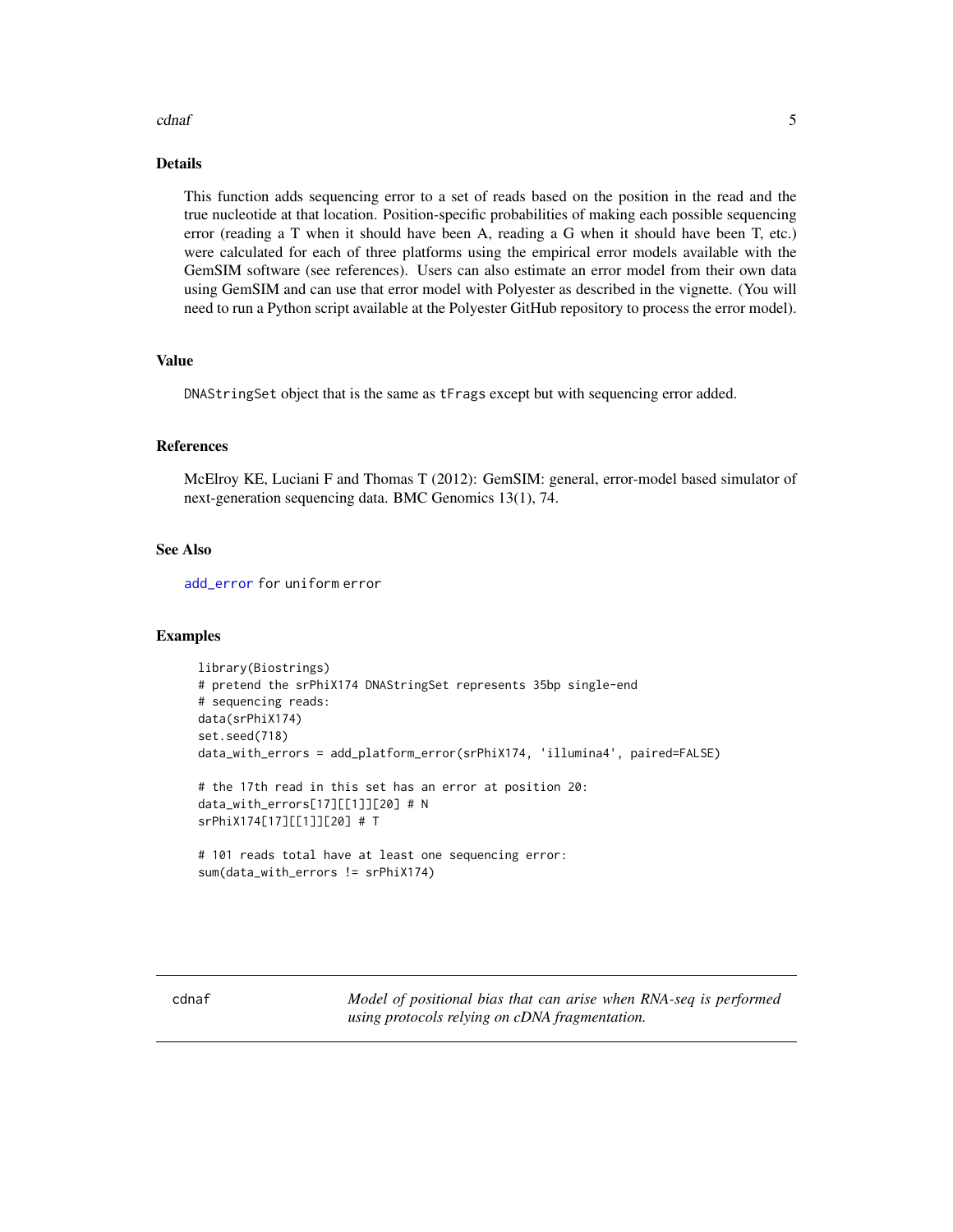<span id="page-5-0"></span>This positional bias model was estimated in Li and Jiang (2012). With cDNA fragmentation, reads are more likely to have come from the 3' end of the transcript. The probabilities included in this dataset were estimated from Supplementary Figure S3 in Li and Jiang's manuscript. Data points from the figure were inferred and exported as CSV files using WebPlotDigitizer. The CSV files and the code used to process them and create the datasets are available in the Polyester GitHub repository (<https://github.com/alyssafrazee/polyester>).

#### Format

data frame with 100 rows and 2 columns. Column 1 is position along a transcript (in percent), while Column 2 is the probability of getting a fragment at that position. Column 2 sums to 1.

#### References

Li W and Jiang T (2012): Transcriptome assembly and isoform expression level estimation from biased RNA-Seq reads. Bioinformatics 28(22): 2914-2921.

Rohatgi A (2014): WebPlotDigitizer: Version 3.4 of WebPlotDigitizer. ZENODO. 10.5281/zenodo.11835

count\_transcripts *determine how many transcripts are annotated in a FASTA or GTF file*

#### Description

determine how many transcripts are annotated in a FASTA or GTF file

#### Usage

```
count_transcripts(
  f,
  fasta = TRUE,identifier = "transcript_id",
  attrsep = "; "
)
```
#### Arguments

| f          | character, path to a file in FASTA or GTF format                                                                               |
|------------|--------------------------------------------------------------------------------------------------------------------------------|
| fasta      | TRUE if f is a fasta file; FALSE if f is a GTF file                                                                            |
| identifier | if f is a GTF file, how are transcripts identified in the attributes field (9th column)<br>of the file? Default transcript_id. |
| attrsep    | if f is a GTF file, how are attributes separated in the attributes field (9th column)<br>of the file? Default "; ".            |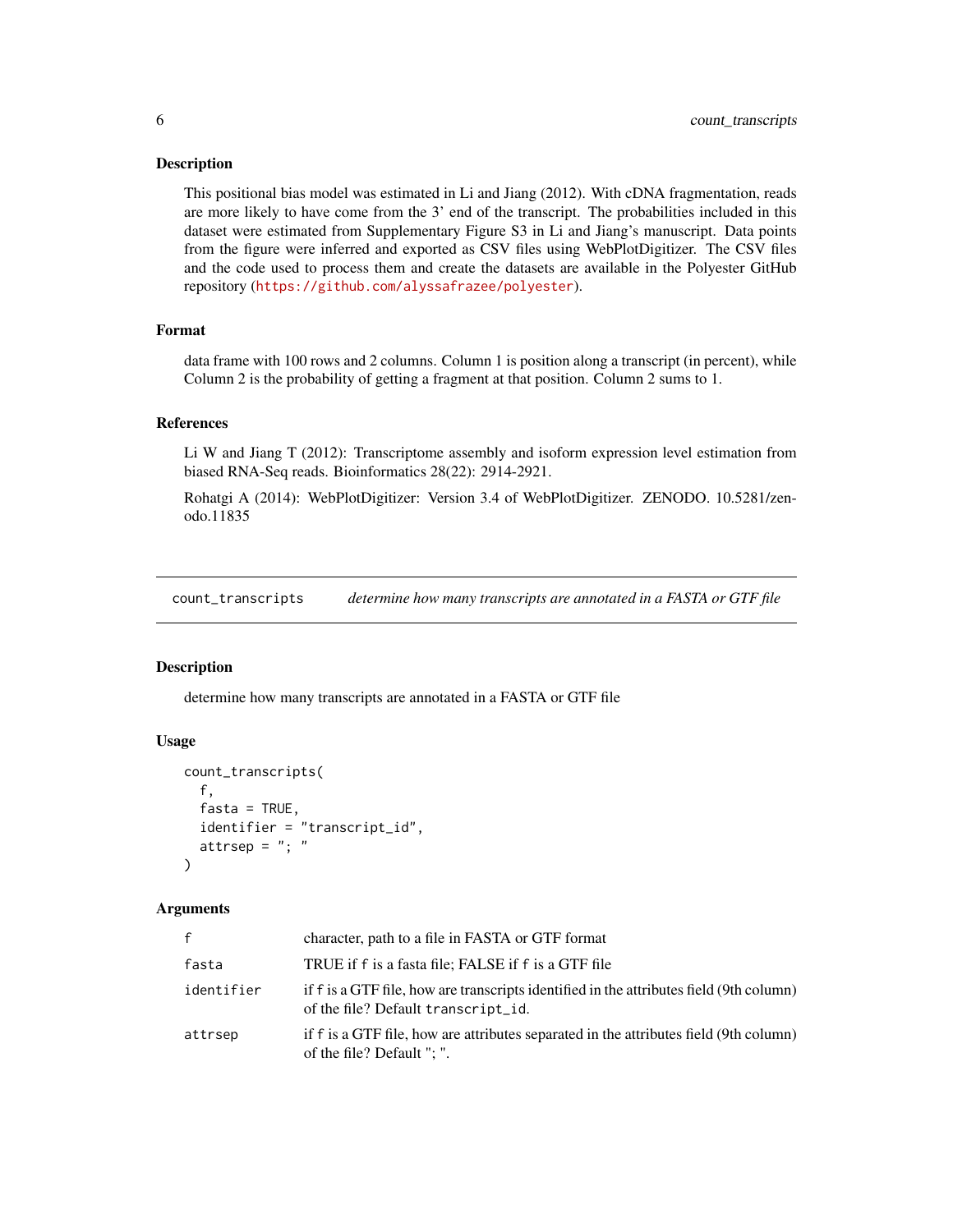#### <span id="page-6-0"></span>create\_read\_numbers 7

#### Value

Number of transcripts annotated in f

#### Examples

```
fastapath = system.file("extdata", "chr22.fa", package="polyester")
count_transcripts(fastapath) #918
```
create\_read\_numbers *Generate a simulated data set based on known model parameters*

#### Description

Generate a simulated data set based on known model parameters

#### Usage

```
create_read_numbers(
 mu,
  fit,
 p0,
 m = NULL,n = NULL,mod = NULL,beta = NULL,
  seed = NULL
)
```
#### Arguments

| mu   | Baseline mean expression for negative binomial model                                    |
|------|-----------------------------------------------------------------------------------------|
| fit  | Fitted relationship between log mean and log size                                       |
| p0   | A vector of the probabilities a count is zero                                           |
| m    | Number of genes/transcripts to simulate (not necessary if mod, beta are speci-<br>fied) |
| n    | Number of samples to simulate (not necessary if mod, beta are specified)                |
| mod  | Model matrix you would like to simulate from without an intercept                       |
| beta | set of coefficients for the model matrix (must have same number of columns as<br>mod)   |
| seed | optional seed to set (for reproducibility)                                              |

#### Value

counts Data matrix with counts for genes in rows and samples in columns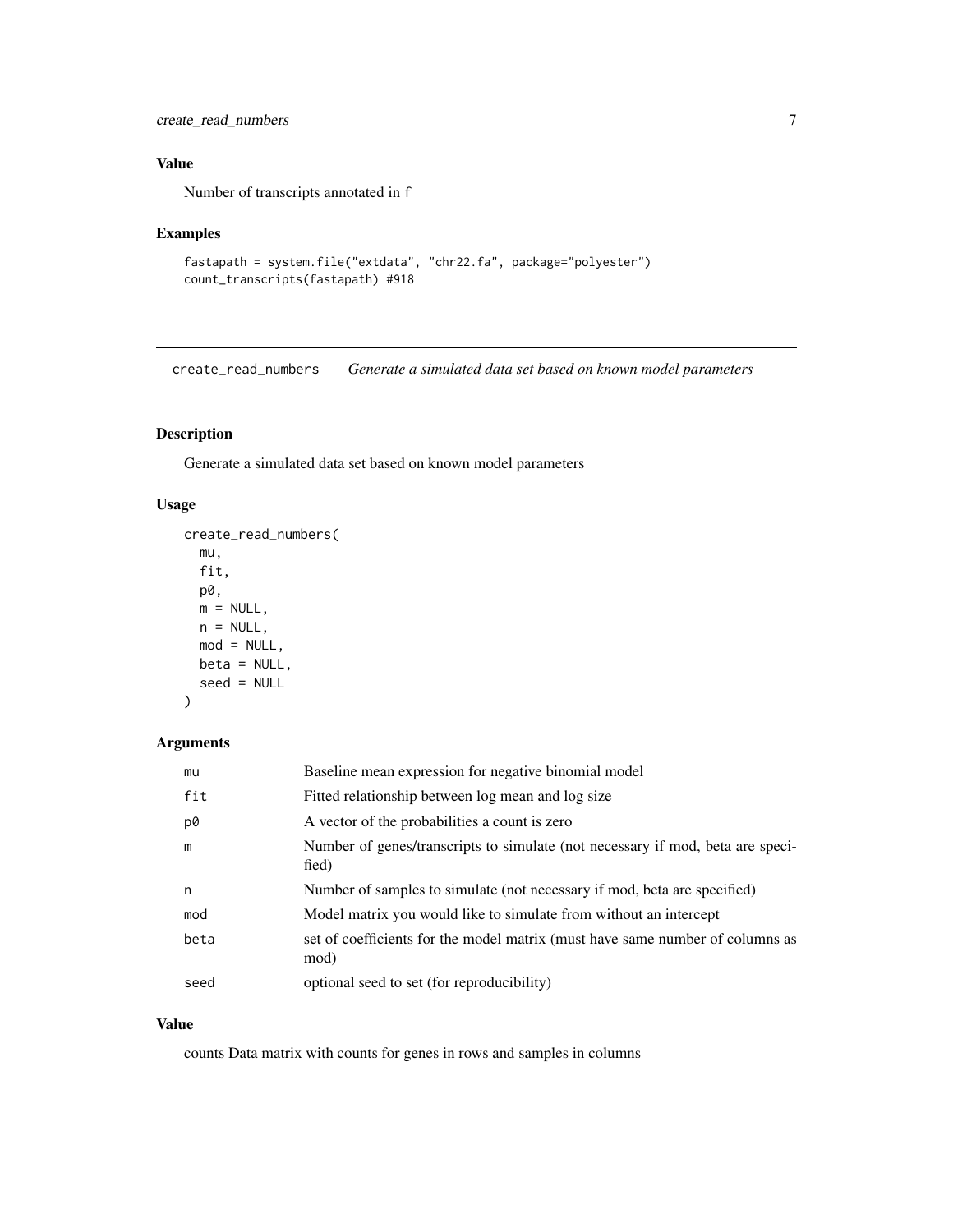#### <span id="page-7-0"></span>Author(s)

Jeff Leek

#### Examples

```
library(ballgown)
data(bg)
countmat = fpkm_to_counts(bg, mean_rps=400000)
params = get_params(countmat)
Ntranscripts = 50
Nsamples = 10
custom_readmat = create_read_numbers(mu=params$mu, fit=params$fit,
  p0=params$p0, m=Ntranscripts, n=Nsamples, seed=103)
```
empirical\_density *Estimated distribution of fragment lengths*

#### Description

Empirical fragment length distribution was estimated using 7 randomly selected RNA-seq samples from the GEUVADIS dataset ('t Hoen et al 2013). One sample was selected from each of the 7 laboratories that performed the sequencing. We used Picard's "CollectInsertSizeMetrics" tool (http://broadinstitude.github.io/picard/), version 1.121, to estimate the fragment size distribution based on read alignments. Code we used to estimate this distribution is available at [https://](https://github.com/alyssafrazee/polyester/blob/master/make_fraglen_model.R) [github.com/alyssafrazee/polyester/blob/master/make\\_fraglen\\_model.R](https://github.com/alyssafrazee/polyester/blob/master/make_fraglen_model.R).

#### Format

logspline object (created with [logspline](#page-0-0)) specifying the empirical density of fragment lengths in the 7 GEUVADIS samples.

#### References

't Hoen PA, et al (2013): Reproducibility of high-throughput mRNA and small RNA sequencing across laboratories. Nature Biotechnology 31(11): 1015-1022.

<span id="page-7-1"></span>fpkm\_to\_counts *Turn FPKMs from a ballgown object into estimated counts for transcripts*

#### Description

Turn FPKMs from a ballgown object into estimated counts for transcripts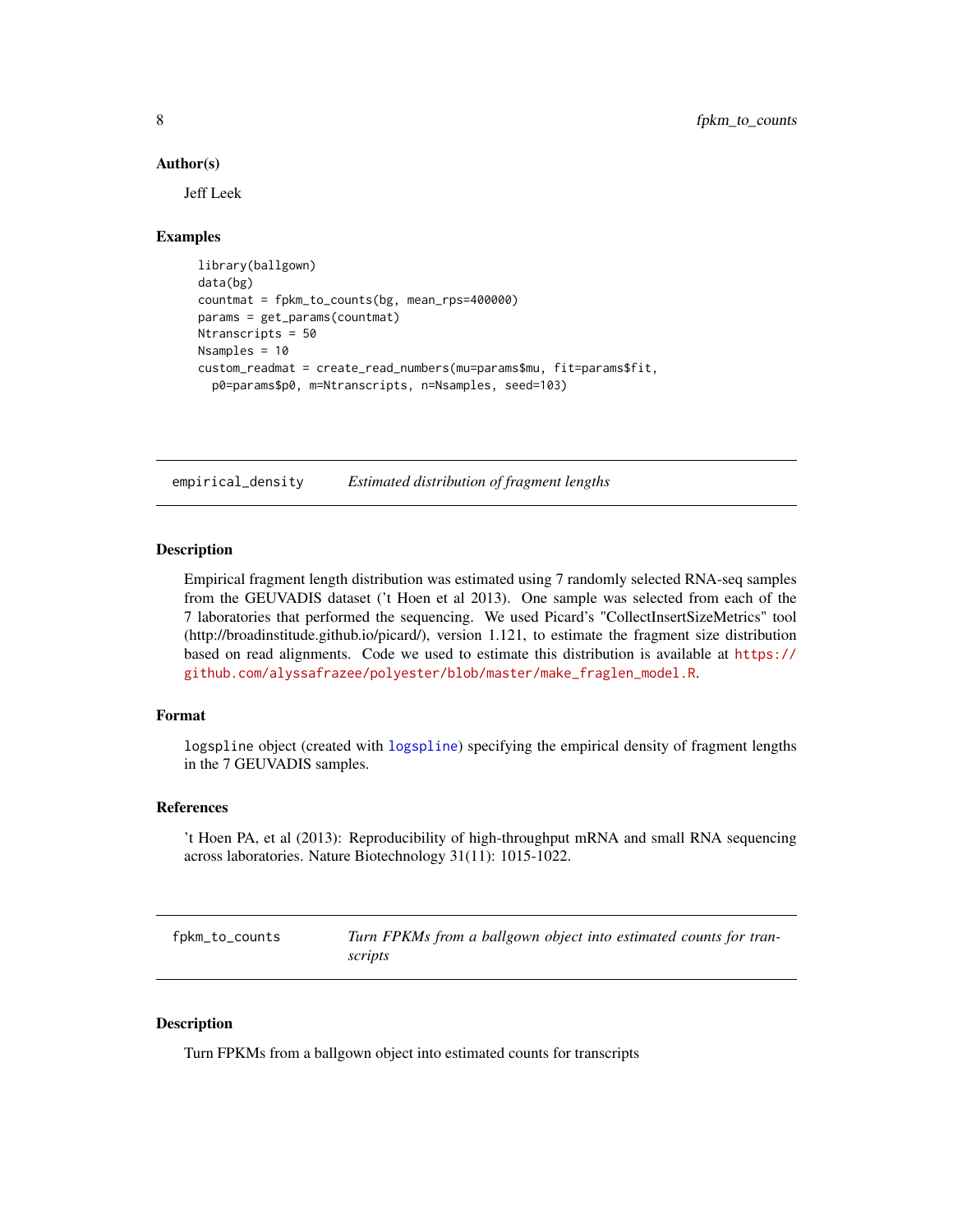fpkm\_to\_counts 9

#### Usage

```
fpkm_to_counts(
 bg = NULL,mat = NULL,tlengths = NULL,
 mean_rps = 1e+08,
 threshold = 0)
```
#### Arguments

| bg        | ballgown object created from real RNA-seq dataset                                                                                                                           |
|-----------|-----------------------------------------------------------------------------------------------------------------------------------------------------------------------------|
| mat       | matrix of isoform-level FPKMs from which to derive counts. Rows should rep-<br>resent transcripts and columns should represent counts. Provide exactly one of<br>bg or mat. |
| tlengths  | if using mat instead of bg, vector of transcript lengths. Entries correspond to<br>the rows of mat. Lengths should only count the nucleotides within transcripts'<br>exons. |
| mean_rps  | This should be the number of reads per sample in total for use in backing out the<br>FPKM calculations.                                                                     |
| threshold | only estimate parameters from transcripts with mean FPKM measurements at<br>least as large as threshold.                                                                    |

#### Details

If transcripts/exons are represented by GRanges or GRangesList objects, the width function is really useful in calculating transcript lengths.

#### Value

A matrix of counts with the same number of rows and columns as the ballgown object

#### Author(s)

Jeff Leek

```
library(ballgown)
data(bg)
countmat = fpkm_to_counts(bg, mean_rps=400000)
```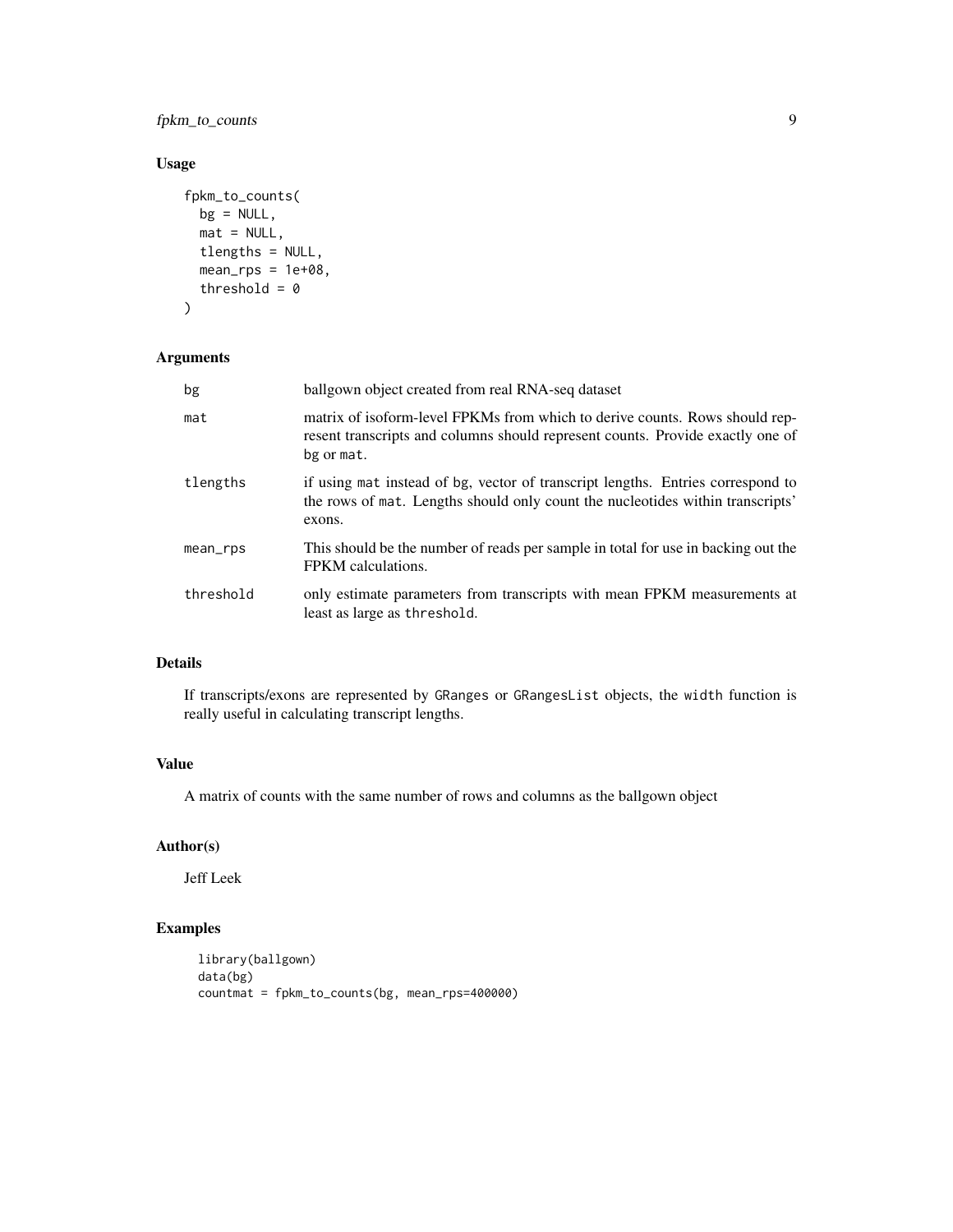<span id="page-9-0"></span>generate\_fragments *generate a set of fragments from a set of transcripts*

#### Description

Convert each sequence in a DNAStringSet to a "fragment" (subsequence)

#### Usage

```
generate_fragments(
  tObj,
  fraglen = 250,
  fragsd = 25,
  readlen = 100,
  distr = "normal",
  custdens = NULL,
  bias = "none",frag_GC_bias = "none"
\overline{\phantom{a}}
```
#### Arguments

| tObj                       | DNAStringSet of sequences from which fragments should be extracted                                                                                                                                                                                                                                                                                                                                                                                                                                                                                                                                                                                                                                 |
|----------------------------|----------------------------------------------------------------------------------------------------------------------------------------------------------------------------------------------------------------------------------------------------------------------------------------------------------------------------------------------------------------------------------------------------------------------------------------------------------------------------------------------------------------------------------------------------------------------------------------------------------------------------------------------------------------------------------------------------|
| fraglen                    | Mean fragment length, if drawing fragment lengths from a normal distribution.                                                                                                                                                                                                                                                                                                                                                                                                                                                                                                                                                                                                                      |
| fragsd                     | Standard deviation of fragment lengths, if drawing lengths from a normal distri-<br>bution. Note: fraglen and fragsd are ignored unless distris 'normal'.                                                                                                                                                                                                                                                                                                                                                                                                                                                                                                                                          |
| readlen                    | Read length. Default 100. Used only to label read positions.                                                                                                                                                                                                                                                                                                                                                                                                                                                                                                                                                                                                                                       |
| distr                      | One of 'normal', 'empirical', or 'custom'. If 'normal', draw fragment lengths<br>from a normal distribution with mean fraglen and standard deviation fragsd.<br>If 'empirical', draw fragment lengths from a fragment length distribution esti-<br>mated from a real data set. If 'custom', draw fragment lengths from a custom<br>distribution, provided as the custdens argument, which should be a density fit-<br>ted using logspline.                                                                                                                                                                                                                                                         |
| custdens                   | If distr is 'custom', draw fragments from this density. Should be an object of<br>class logspline.                                                                                                                                                                                                                                                                                                                                                                                                                                                                                                                                                                                                 |
| bias                       | One of 'none', 'rnaf', or 'cdnaf' (default 'none'). 'none' represents uniform<br>fragment selection (every possible fragment in a transcript has equal probability<br>of being in the experiment); 'rnaf' represents positional bias that arises in pro-<br>tocols using RNA fragmentation, and 'cdnaf' represents positional bias arising<br>in protocols that use cDNA fragmentation (Li and Jiang 2012). Using the 'rnaf'<br>model, coverage is higher in the middle of the transcript and lower at both ends,<br>and in the 'cdnaf' model, coverage increases toward the 3' end of the transcript.<br>The probability models used come from Supplementary Figure S3 of Li and<br>Jiang (2012). |
| $L_{max}$ $\cap$ $h_{max}$ | $\Gamma$ as a unlapplication in $\sigma$ in $\Gamma$ at a supposition $\pm$                                                                                                                                                                                                                                                                                                                                                                                                                                                                                                                                                                                                                        |

frag\_GC\_bias See explanation in [simulate\\_experiment](#page-26-1).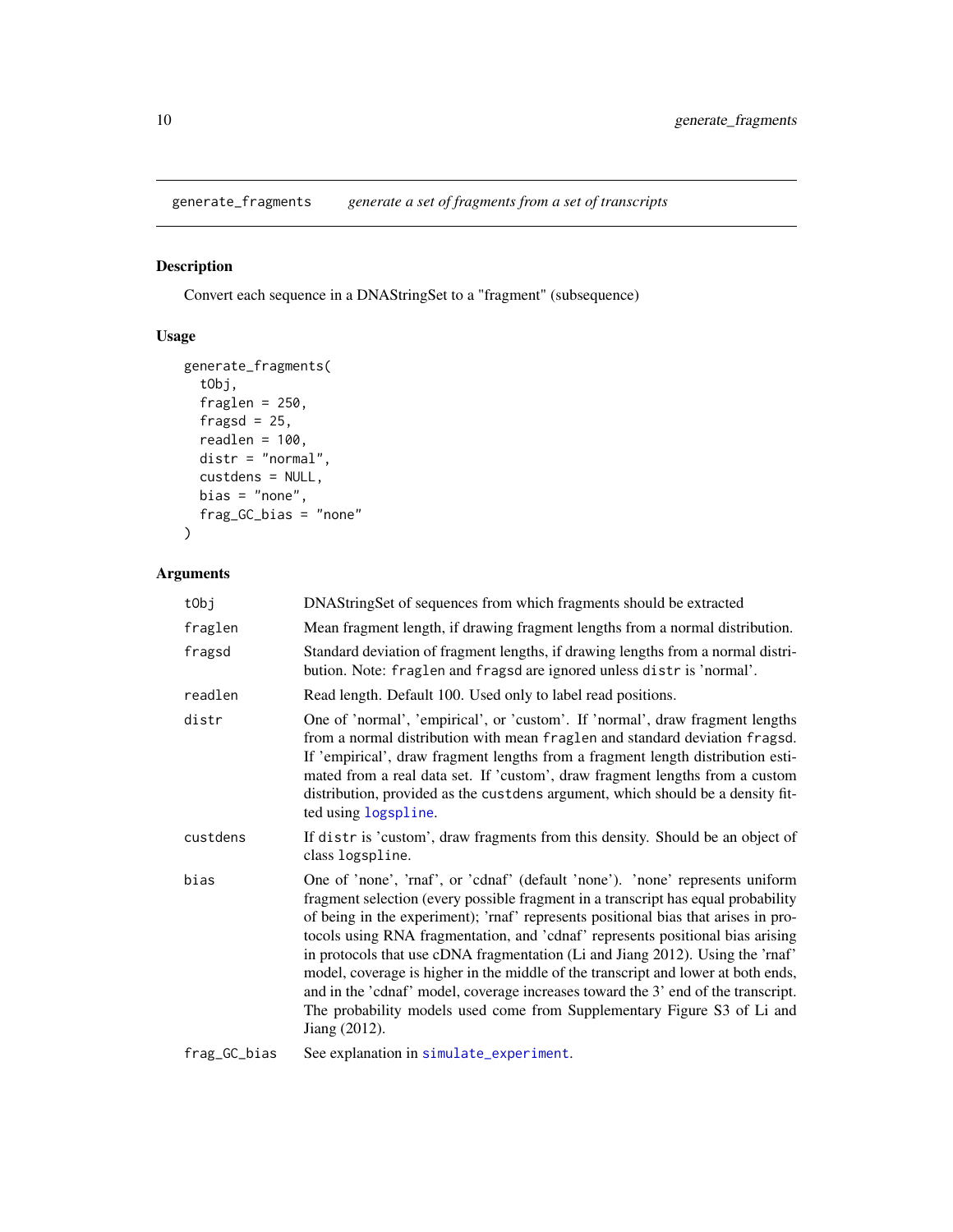#### <span id="page-10-0"></span>Details

The empirical fragment length distribution was estimated using 7 randomly selected RNA-seq samples from the GEUVADIS dataset ('t Hoen et al 2013), one sample from each laboratory that performed sequencing for that data set. We used Picard's "CollectInsertSizeMetrics" (http://broadinstitute.github.io/picard/), version 1.121, to estimate the insert size distribution based on the read alignments.

#### Value

DNAStringSet consisting of one randomly selected subsequence per element of tObj.

#### References

't Hoen PA, et al (2013): Reproducibility of high-throughput mRNA and small RNA sequencing across laboratories. Nature Biotechnology 31(11): 1015-1022.

Li W and Jiang T (2012): Transcriptome assembly and isoform expression level estimation from biased RNA-Seq reads. Bioinformatics 28(22): 2914-2921.

#### See Also

[logspline](#page-0-0)

```
library(Biostrings)
data(srPhiX174)
## get fragments with lengths drawn from normal distrubution
set.seed(174)
srPhiX174_fragments = generate_fragments(srPhiX174, fraglen=15, fragsd=3,
    readlen=4)
srPhiX174_fragments
srPhiX174
## get fragments with lengths drawn from an empirical distribution
empirical_frags = generate_fragments(srPhiX174, distr='empirical')
empirical_frags
## get fragments with lengths from a normal distribution, but include
## positional bias from cDNA fragmentation:
biased_frags = generate_fragments(srPhiX174, bias='cdnaf')
biased_frags
```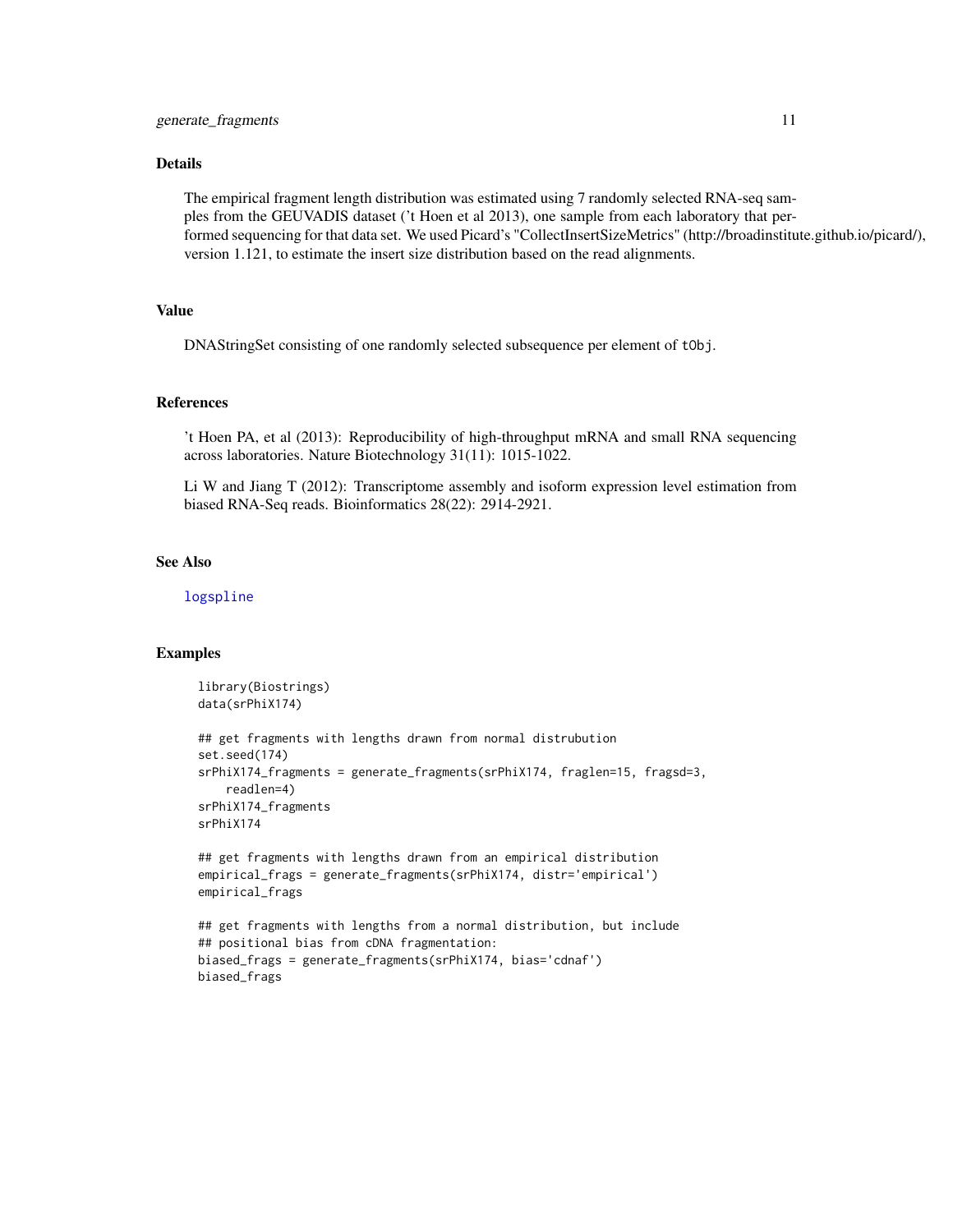<span id="page-11-0"></span>

extract a specific field of the "attributes" column of a data frame created from a GTF/GFF file

#### Usage

```
getAttributeField(x, field, attrsep = "; ")
```
#### Arguments

| X       | vector representing the "attributes" column of GTF/GFF file                                                                 |
|---------|-----------------------------------------------------------------------------------------------------------------------------|
| field   | name of the field you want to extract from the "attributes" column                                                          |
| attrsep | separator for the fields in the attributes column. Defaults to ': ', the separator for<br>GTF files outputted by Cufflinks. |

#### Value

vector of nucleotide positions included in the transcript

#### Author(s)

Wolfgang Huber, in the davidTiling package (LGPL license)

#### See Also

<http://useast.ensembl.org/info/website/upload/gff.html>, for specifics of the GFF/GTF file format.

```
library(ballgown)
gtfPath = system.file('extdata', 'annot.gtf.gz', package='ballgown')
gffdata = gffRead(gtfPath)
gffdata$transcriptID = getAttributeField(gffdata$attributes,
  field = "transcript_id")
```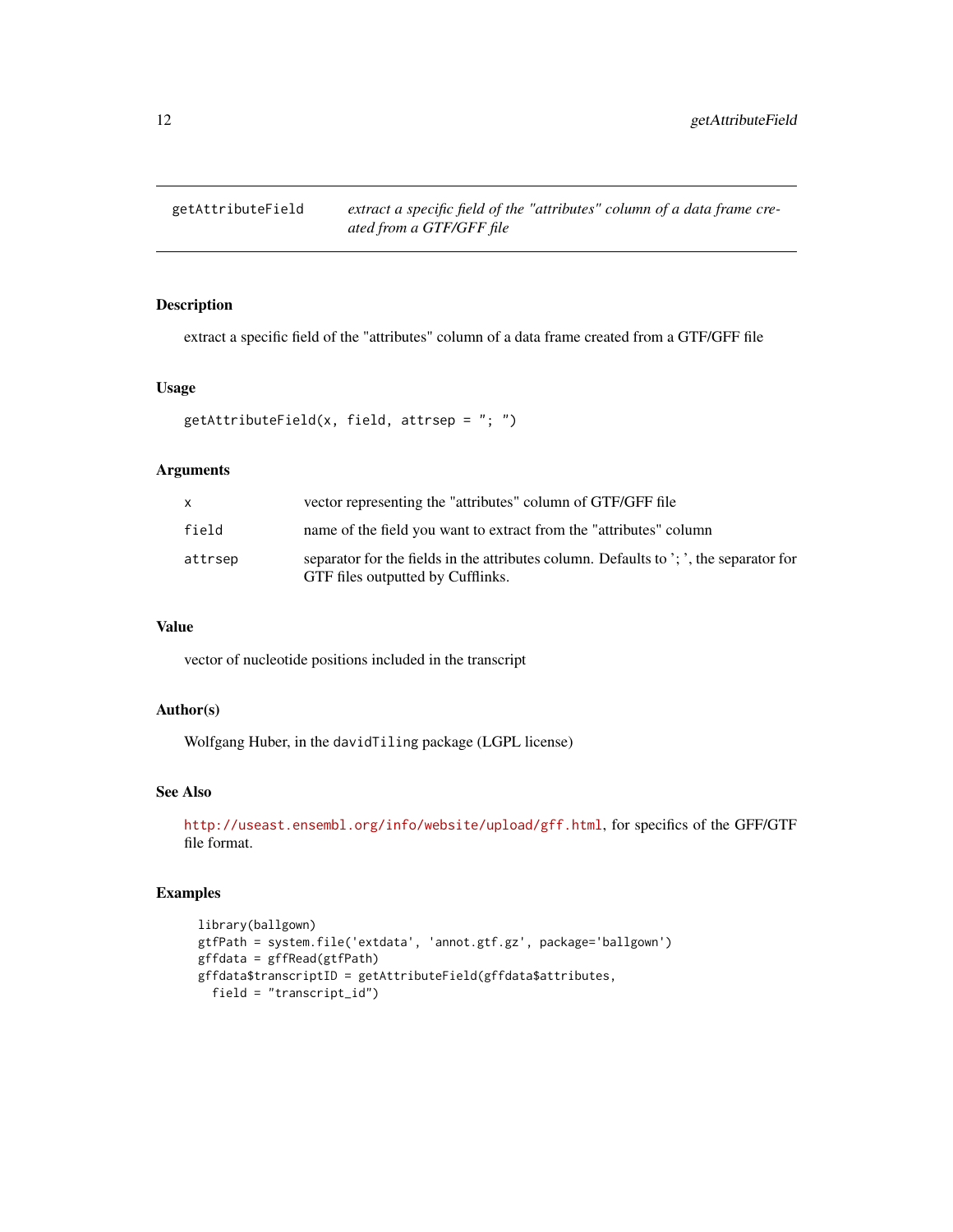<span id="page-12-0"></span>

This function estimates the parameters of a zero inflated negative binomial distribution based on a real count data set based on the method of moments. The function also returns a spline fit of log mean to log size which can be used when generating new simulated data.

#### Usage

```
get_params(counts, threshold = NULL)
```
#### Arguments

| counts    | A matrix of counts. If you want to simulate from a ballgown object, see fpkm_to_counts |
|-----------|----------------------------------------------------------------------------------------|
| threshold | Only estimate parameters from transcripts with row means greater than thresh-<br>old   |

#### Value

p0 A vector of probabilities that the count will be zero, one for each gene/transcript.

mu The estimated negative binomial mean by method of moments for the non-zero counts

size The estimated negative binomial size by method of moments for the non-zero counts

fit A fit relating log mean to log size for use in simulating new data.

#### Author(s)

Jeff Leek

```
library(ballgown)
data(bg)
countmat = fpkm_to_counts(bg, mean_rps=400000)
params = get_params(countmat)
```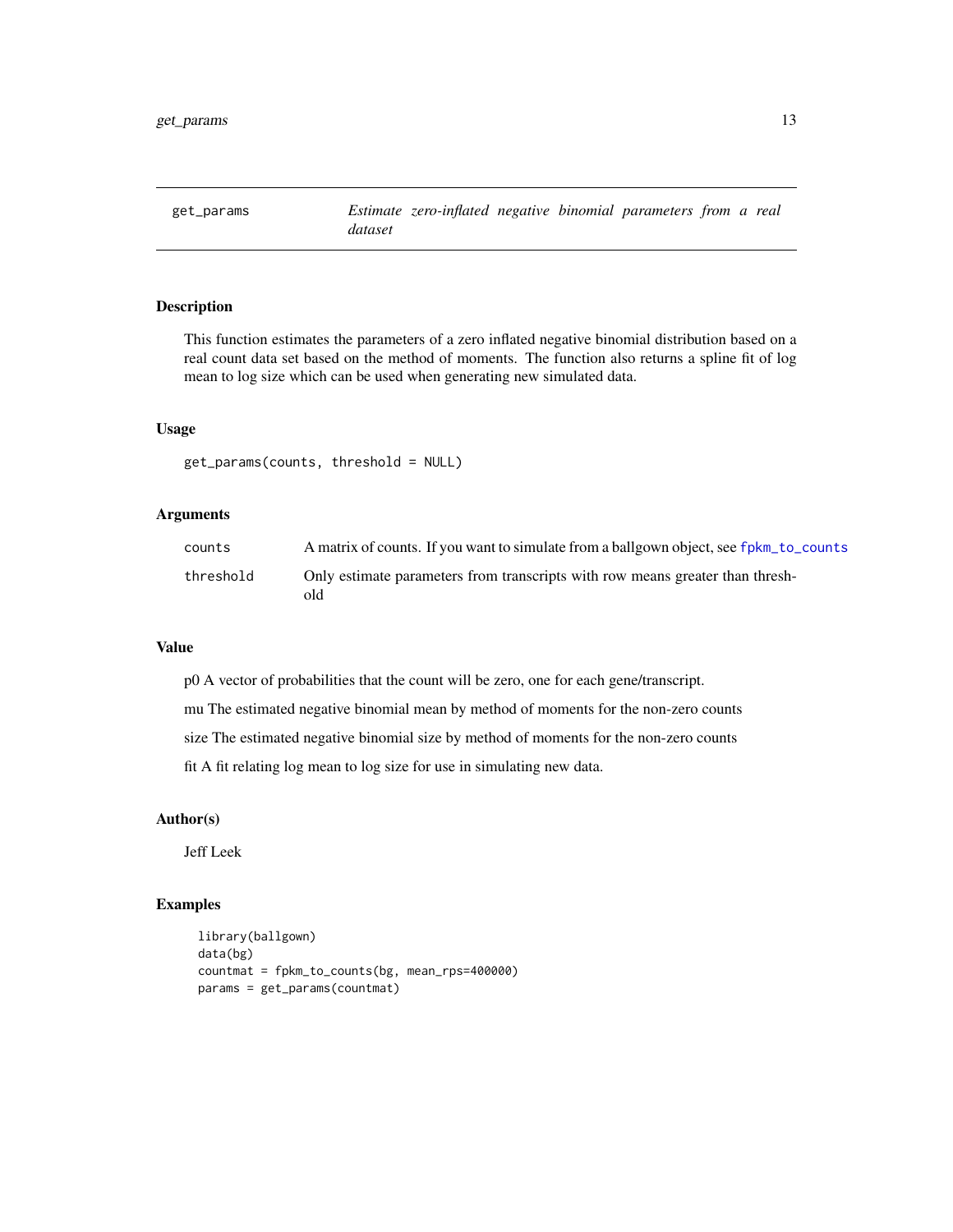<span id="page-13-1"></span><span id="page-13-0"></span>

simulate the sequencing process by returning the sequence of one or both ends of provided fragments

#### Usage

get\_reads(tFrags, readlen, paired = TRUE)

#### Arguments

| tFrags  | DNAStringSet representing fragments                                                                                                |
|---------|------------------------------------------------------------------------------------------------------------------------------------|
| readlen | Read length.                                                                                                                       |
| paired  | If FALSE, return only the first readlen bases of each element of tFrags in the<br>result; if TRUE, also return last readlen bases. |

#### Value

DNAStringSet representing simulated RNA-seq reads

#### See Also

[simulate\\_experiment](#page-26-1), [simulate\\_experiment\\_countmat](#page-31-1)

#### Examples

```
library(Biostrings)
data(srPhiX174)
set.seed(174)
srPhiX174_reads = get_reads(srPhiX174, readlen=15, paired=FALSE)
srPhiX174_reads
# set of single-end, 15bp reads, treating srPhiX174 as the fragments
```
gtf\_dataframe *data frame (in gtf-inspired format) for chromosome 22, hg19*

#### Description

In the data frame gtf\_dataframe, each row corresponds to an exon / coding sequence / start codon / stop codon, and the columns correspond to standard GTF columns denoting annotated genomic features. See <http://www.ensembl.org/info/website/upload/gff.html>.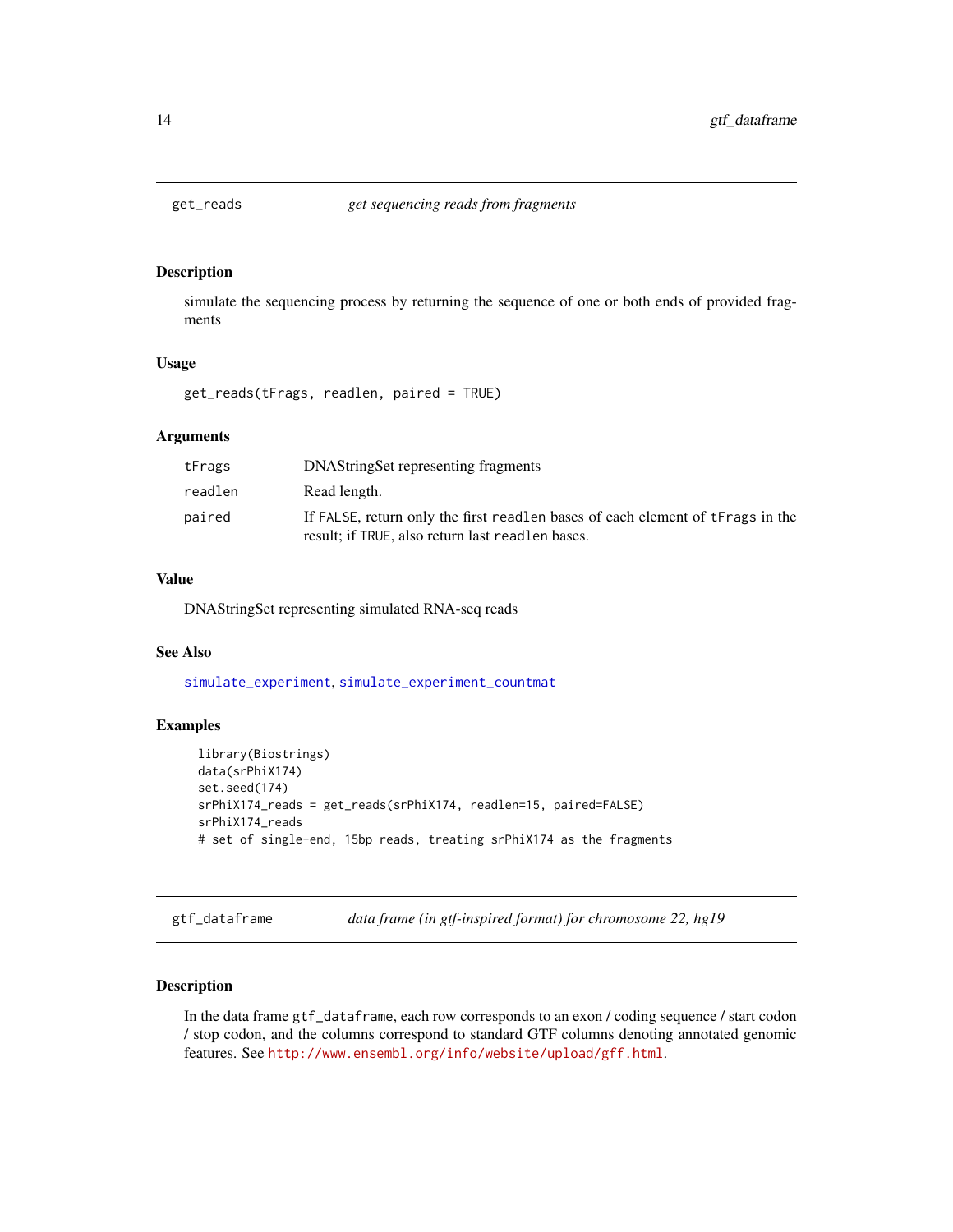#### <span id="page-14-0"></span> $\text{lossfit1}$  15

#### Format

data frame, 9 columns, 17769 rows

#### Source

Illumina iGenomes, hg19, 6 March 2013 version: [http://ccb.jhu.edu/software/tophat/igeno](http://ccb.jhu.edu/software/tophat/igenomes.shtml)mes. [shtml](http://ccb.jhu.edu/software/tophat/igenomes.shtml).

loessfit1 *Empirical GC bias model, NA06985*

#### **Description**

Loess model for log counts measuring transcript expression as a function of the transcript's GC content. The model was created using sample NA06985 in the Ballgown obtained at [http://](http://files.figshare.com/1625419/fpkm.rda) [files.figshare.com/1625419/fpkm.rda](http://files.figshare.com/1625419/fpkm.rda)

#### Format

Object of class loess

#### Source

Constructed using the code available at [https://github.com/alyssafrazee/polyester/blob/](https://github.com/alyssafrazee/polyester/blob/master/gc_bias.R) [master/gc\\_bias.R](https://github.com/alyssafrazee/polyester/blob/master/gc_bias.R)

#### References

GEUVADIS data set: 't Hoen PA, et al (2013): Reproducibility of high-throughput mRNA and small RNA sequencing across laboratories. Nature Biotechnology 31(11): 1015-1022.

Lappalainen, et al (2013): Transcriptome and genome sequencing uncovers functional variation in humans. Nature 501: 506-511.

loessfit2 *Empirical GC bias model, NA12144*

#### Description

Loess model for log counts measuring transcript expression as a function of the transcript's GC content. The model was created using sample NA12144 in the Ballgown obtained at [http://](http://files.figshare.com/1625419/fpkm.rda) [files.figshare.com/1625419/fpkm.rda](http://files.figshare.com/1625419/fpkm.rda)

#### Format

Object of class loess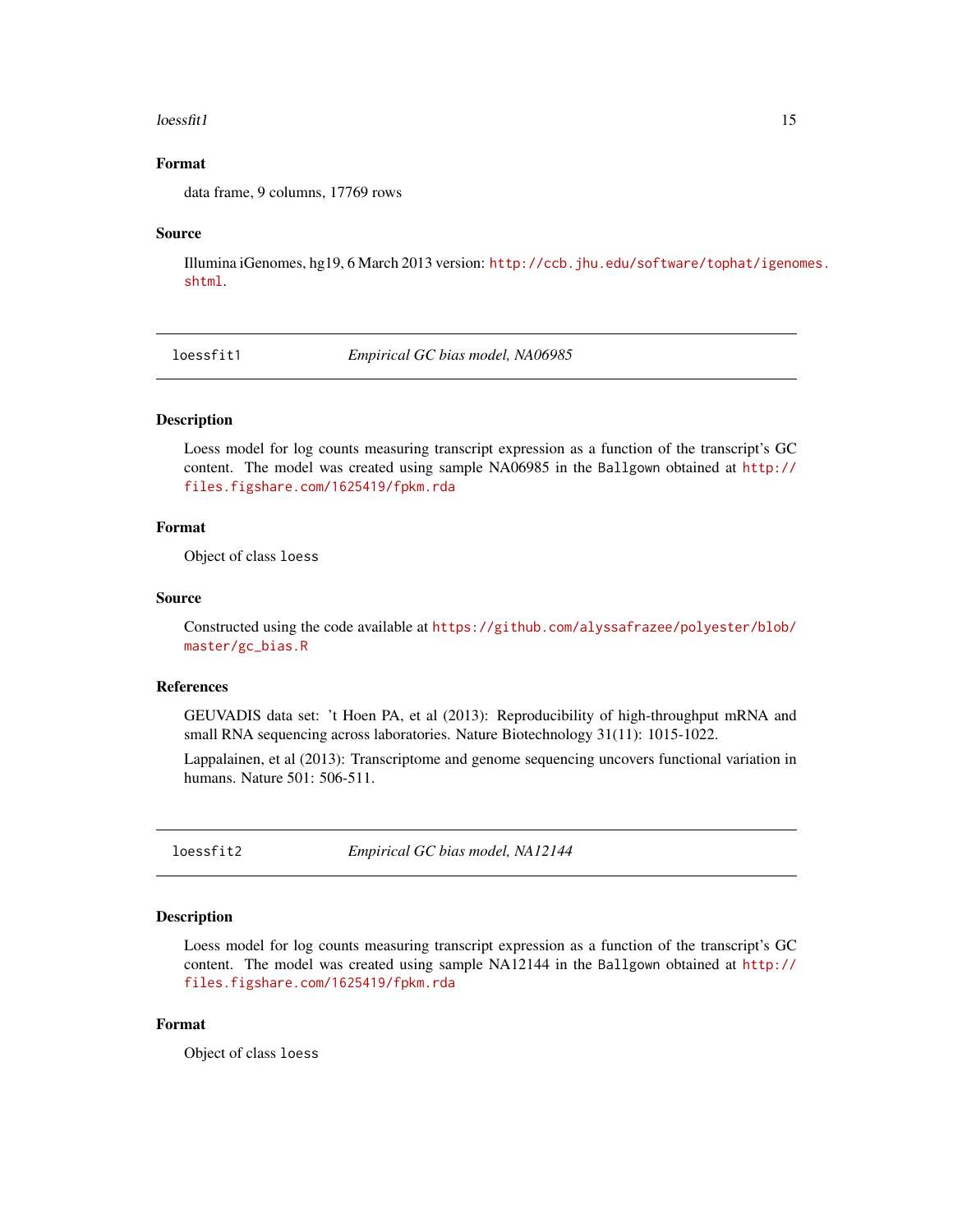#### <span id="page-15-0"></span>Source

Constructed using the code available at [https://github.com/alyssafrazee/polyester/blob/](https://github.com/alyssafrazee/polyester/blob/master/gc_bias.R) [master/gc\\_bias.R](https://github.com/alyssafrazee/polyester/blob/master/gc_bias.R)

#### References

GEUVADIS data set: 't Hoen PA, et al (2013): Reproducibility of high-throughput mRNA and small RNA sequencing across laboratories. Nature Biotechnology 31(11): 1015-1022.

Lappalainen, et al (2013): Transcriptome and genome sequencing uncovers functional variation in humans. Nature 501: 506-511.

loessfit3 *Empirical GC bias model, NA12776*

#### Description

Loess model for log counts measuring transcript expression as a function of the transcript's GC content. The model was created using sample NA12776 in the Ballgown obtained at [http://](http://files.figshare.com/1625419/fpkm.rda) [files.figshare.com/1625419/fpkm.rda](http://files.figshare.com/1625419/fpkm.rda)

#### Format

Object of class loess

#### Source

Constructed using the code available at [https://github.com/alyssafrazee/polyester/blob/](https://github.com/alyssafrazee/polyester/blob/master/gc_bias.R) [master/gc\\_bias.R](https://github.com/alyssafrazee/polyester/blob/master/gc_bias.R)

#### References

GEUVADIS data set: 't Hoen PA, et al (2013): Reproducibility of high-throughput mRNA and small RNA sequencing across laboratories. Nature Biotechnology 31(11): 1015-1022.

Lappalainen, et al (2013): Transcriptome and genome sequencing uncovers functional variation in humans. Nature 501: 506-511.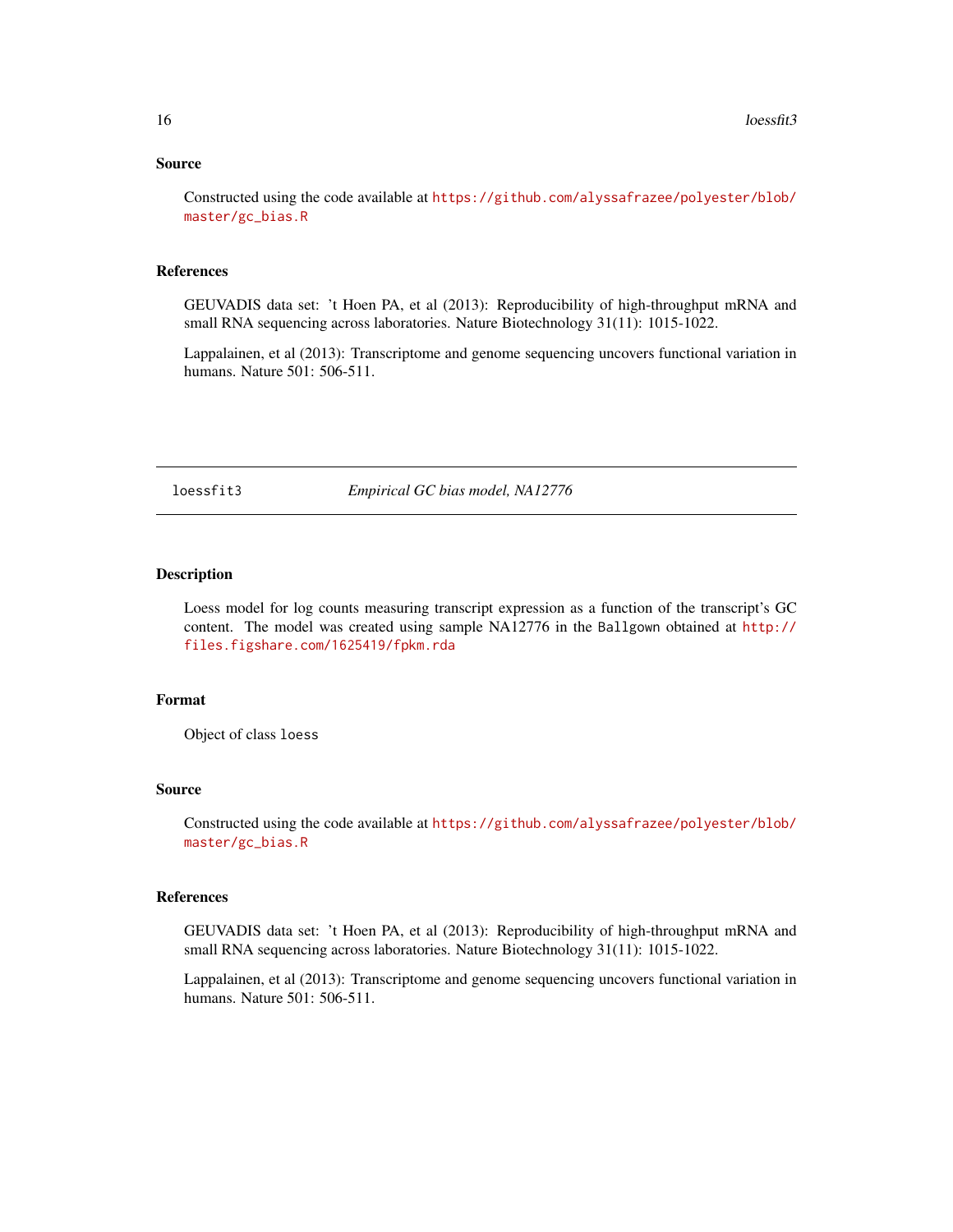<span id="page-16-0"></span>

Loess model for log counts measuring transcript expression as a function of the transcript's GC content. The model was created using sample NA18858 in the Ballgown obtained at [http://](http://files.figshare.com/1625419/fpkm.rda) [files.figshare.com/1625419/fpkm.rda](http://files.figshare.com/1625419/fpkm.rda)

#### Format

Object of class loess

#### Source

Constructed using the code available at [https://github.com/alyssafrazee/polyester/blob/](https://github.com/alyssafrazee/polyester/blob/master/gc_bias.R) [master/gc\\_bias.R](https://github.com/alyssafrazee/polyester/blob/master/gc_bias.R)

#### References

GEUVADIS data set: 't Hoen PA, et al (2013): Reproducibility of high-throughput mRNA and small RNA sequencing across laboratories. Nature Biotechnology 31(11): 1015-1022.

Lappalainen, et al (2013): Transcriptome and genome sequencing uncovers functional variation in humans. Nature 501: 506-511.

loessfit5 *Empirical GC bias model, NA20542*

#### **Description**

Loess model for log counts measuring transcript expression as a function of the transcript's GC content. The model was created using sample NA20542 in the Ballgown obtained at [http://](http://files.figshare.com/1625419/fpkm.rda) [files.figshare.com/1625419/fpkm.rda](http://files.figshare.com/1625419/fpkm.rda)

#### Format

Object of class loess

#### Source

Constructed using the code available at [https://github.com/alyssafrazee/polyester/blob/](https://github.com/alyssafrazee/polyester/blob/master/gc_bias.R) [master/gc\\_bias.R](https://github.com/alyssafrazee/polyester/blob/master/gc_bias.R)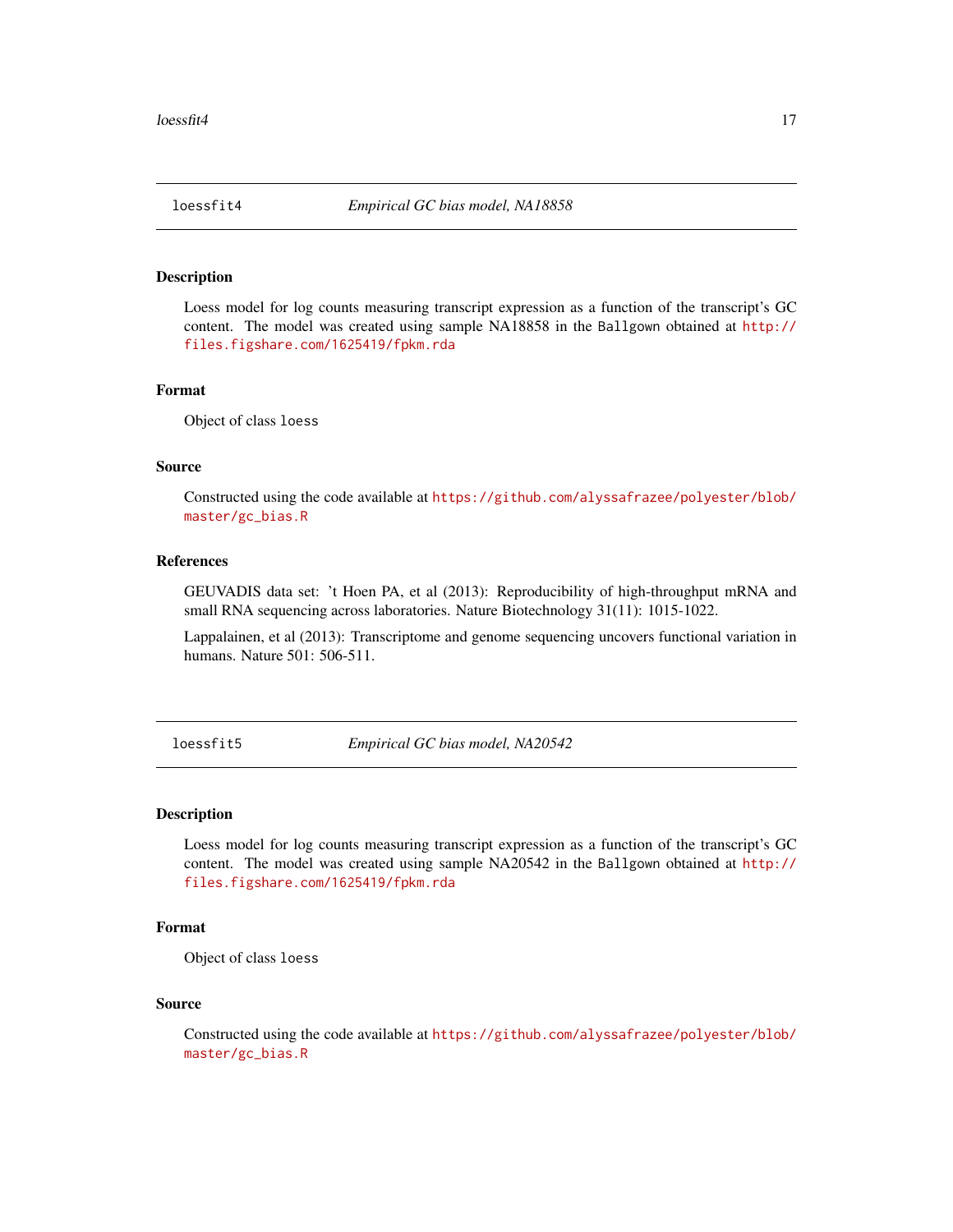#### <span id="page-17-0"></span>References

GEUVADIS data set: 't Hoen PA, et al (2013): Reproducibility of high-throughput mRNA and small RNA sequencing across laboratories. Nature Biotechnology 31(11): 1015-1022.

Lappalainen, et al (2013): Transcriptome and genome sequencing uncovers functional variation in humans. Nature 501: 506-511.

loessfit6 *Empirical GC bias model, NA20772*

#### Description

Loess model for log counts measuring transcript expression as a function of the transcript's GC content. The model was created using sample NA20772 in the Ballgown obtained at [http://](http://files.figshare.com/1625419/fpkm.rda) [files.figshare.com/1625419/fpkm.rda](http://files.figshare.com/1625419/fpkm.rda)

#### Format

Object of class loess

#### Source

Constructed using the code available at [https://github.com/alyssafrazee/polyester/blob/](https://github.com/alyssafrazee/polyester/blob/master/gc_bias.R) [master/gc\\_bias.R](https://github.com/alyssafrazee/polyester/blob/master/gc_bias.R)

#### References

GEUVADIS data set: 't Hoen PA, et al (2013): Reproducibility of high-throughput mRNA and small RNA sequencing across laboratories. Nature Biotechnology 31(11): 1015-1022.

Lappalainen, et al (2013): Transcriptome and genome sequencing uncovers functional variation in humans. Nature 501: 506-511.

loessfit7 *Empirical GC bias model, NA20815*

#### Description

Loess model for log counts measuring transcript expression as a function of the transcript's GC content. The model was created using sample NA20815 in the Ballgown obtained at [http://](http://files.figshare.com/1625419/fpkm.rda) [files.figshare.com/1625419/fpkm.rda](http://files.figshare.com/1625419/fpkm.rda)

#### Format

Object of class loess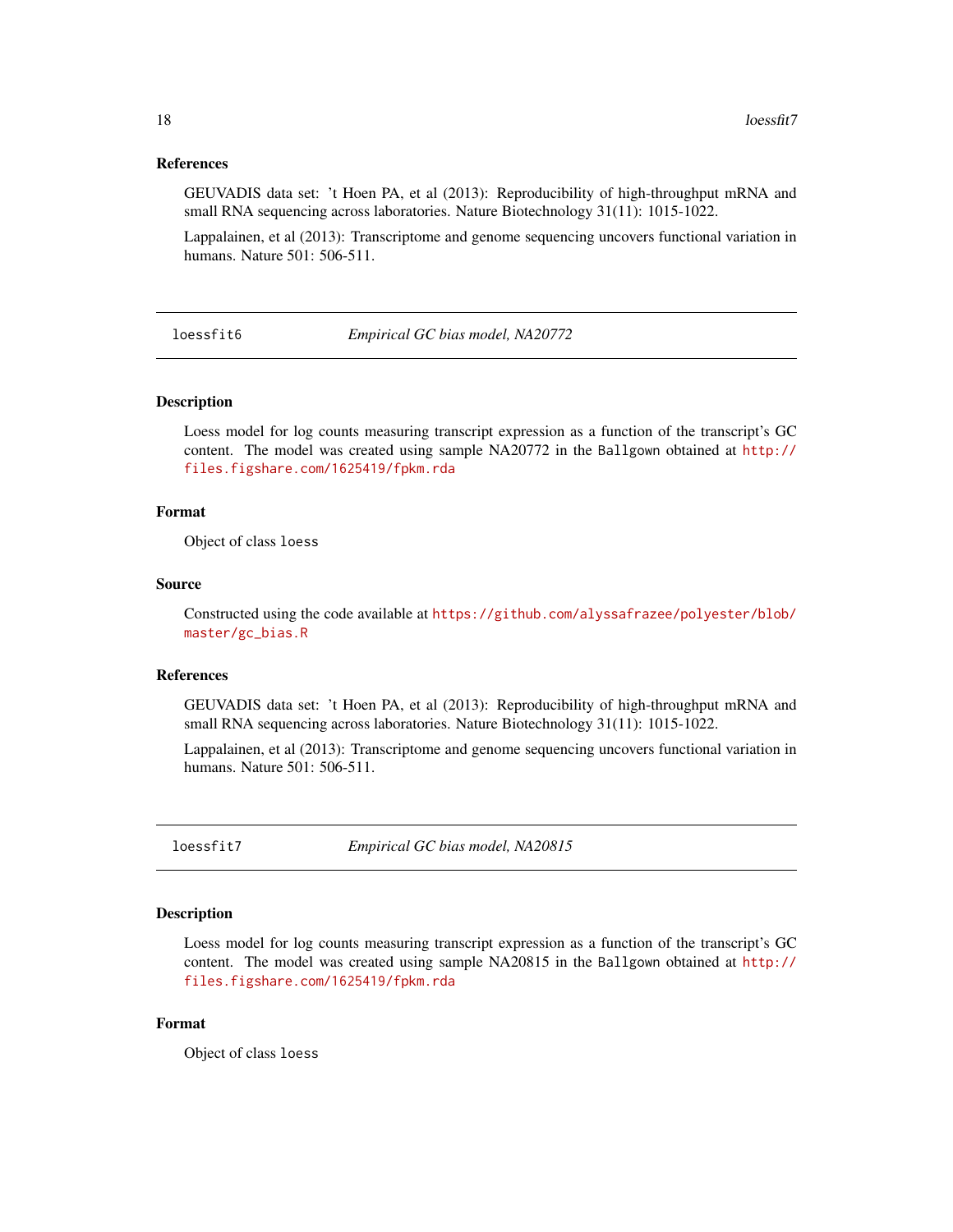#### <span id="page-18-0"></span> $\Box$ model1 19

#### Source

Constructed using the code available at [https://github.com/alyssafrazee/polyester/blob/](https://github.com/alyssafrazee/polyester/blob/master/gc_bias.R) [master/gc\\_bias.R](https://github.com/alyssafrazee/polyester/blob/master/gc_bias.R)

#### References

GEUVADIS data set: 't Hoen PA, et al (2013): Reproducibility of high-throughput mRNA and small RNA sequencing across laboratories. Nature Biotechnology 31(11): 1015-1022.

Lappalainen, et al (2013): Transcriptome and genome sequencing uncovers functional variation in humans. Nature 501: 506-511.

model1 *Empirical error model for Illumina Genome Analyzer IIx with Illumina Sequencing Kit v4 chemistry, read mate 1 of a pair*

#### **Description**

for each position in mate 1 of a paired-end read generated with the specified Illumina chemistry, this data frame contains the probability of not making a sequencing error, and of making each of the 4 possible types of sequencing errors. The reference base (truth) is in column 1, and the probabilities of sequencing that base given its read position (column 7) as each of the 5 possible bases (A, T, G, C, and N) is given in columns 2 through 6, respectively. So for example, at position 8 in mate 1 of a read where the true base is A, the probability of correctly calling that base an A is 0.9998, the probability of making an error by sequencing a T is 2.64e-05, the probability of making an error by sequencing a G is  $1.58e-04$ , the probability of making an error by sequencing a C is 3.05e-05, and the probability of reading an 'N' at position 8 is 0. This can be seen by looking at model1[model1\$pos ==  $8$ , ]. Note that position indexing is 1-based, though a 0 position is included as described in the GemSIM documentation.

#### Format

data frame named model1, 7 columns, 505 rows

#### Source

processed from the Illumina v4 error model that ships with GemSIM (see references)

#### References

McElroy KE, Luciani F, Thomas T (2012). GemSIM: general, error-model based simulator of next-generation sequencing data. BMC Genomics 13(1), 74.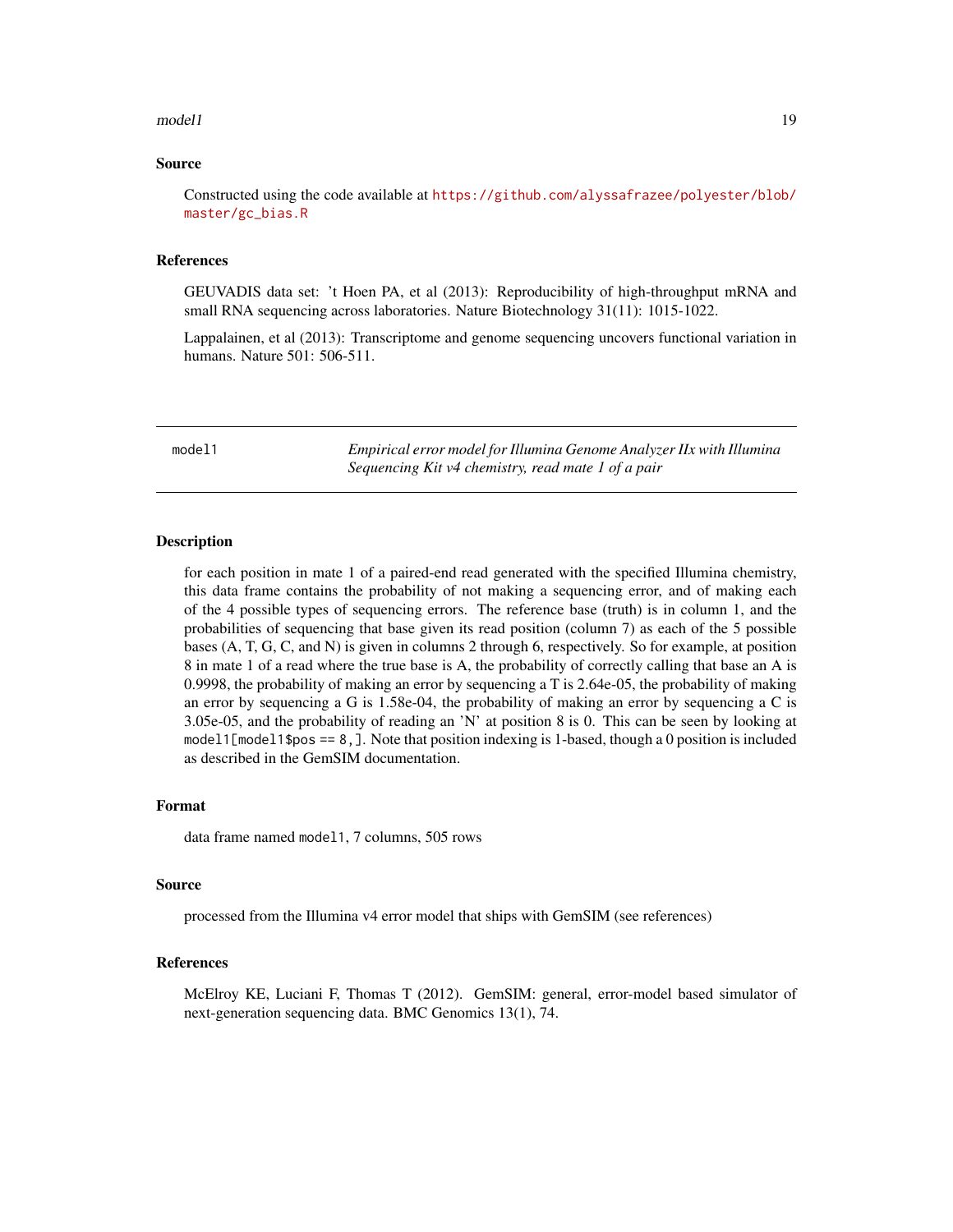<span id="page-19-0"></span>model2 *Empirical error model for Illumina Genome Analyzer IIx with Illumina Sequencing Kit v4 chemistry, read mate 2 of a pair*

#### Description

for each position in mate 2 of a paired-end read generated with the specified Illumina chemistry, this data frame contains the probability of not making a sequencing error, and of making each of the 4 possible types of sequencing errors. The reference base (truth) is in column 1, and the probabilities of sequencing that base given its read position (column 7) as each of the 5 possible bases (A, T, G, C, and N) is given in columns 2 through 6, respectively. So for example, at position 8 in mate 1 of a read where the true base is A, the probability of correctly calling that base an A is 0.9995, the probability of making an error by sequencing a T is 0.00017, the probability of making an error by sequencing a G is 0.00023, the probability of making an error by sequencing a C is 6.02e-05, and the probability of reading an 'N' at position 8 is 1.15e-05. This can be seen by looking at model2[model2\$pos ==  $8$ ,]. Note that position indexing is 1-based, though a 0 position is included as described in the GemSIM documentation.

#### Format

data frame named model2, 7 columns, 505 rows

#### Source

processed from the Illumina v4 error model that ships with GemSIM (see references)

#### References

McElroy KE, Luciani F, Thomas T (2012). GemSIM: general, error-model based simulator of next-generation sequencing data. BMC Genomics 13(1), 74.

model3 *Empirical error model for Illumina Genome Analyzer IIx with Illumina Sequencing Kit v4 chemistry, single-end read*

#### Description

for each position in a single-end read generated with the specified Illumina chemistry, this data frame contains the probability of not making a sequencing error, and of making each of the 4 possible types of sequencing errors. The reference base (truth) is in column 1, and the probabilities of sequencing that base given its read position (column 7) as each of the 5 possible bases (A, T, G, C, and N) is given in columns 2 through 6, respectively. So for example, at position 8 in mate 1 of a read where the true base is A, the probability of correctly calling that base an A is 0.9998, the probability of making an error by sequencing a T is 2.95e-05, the probability of making an error by sequencing a G is 1.27e-04, the probability of making an error by sequencing a C is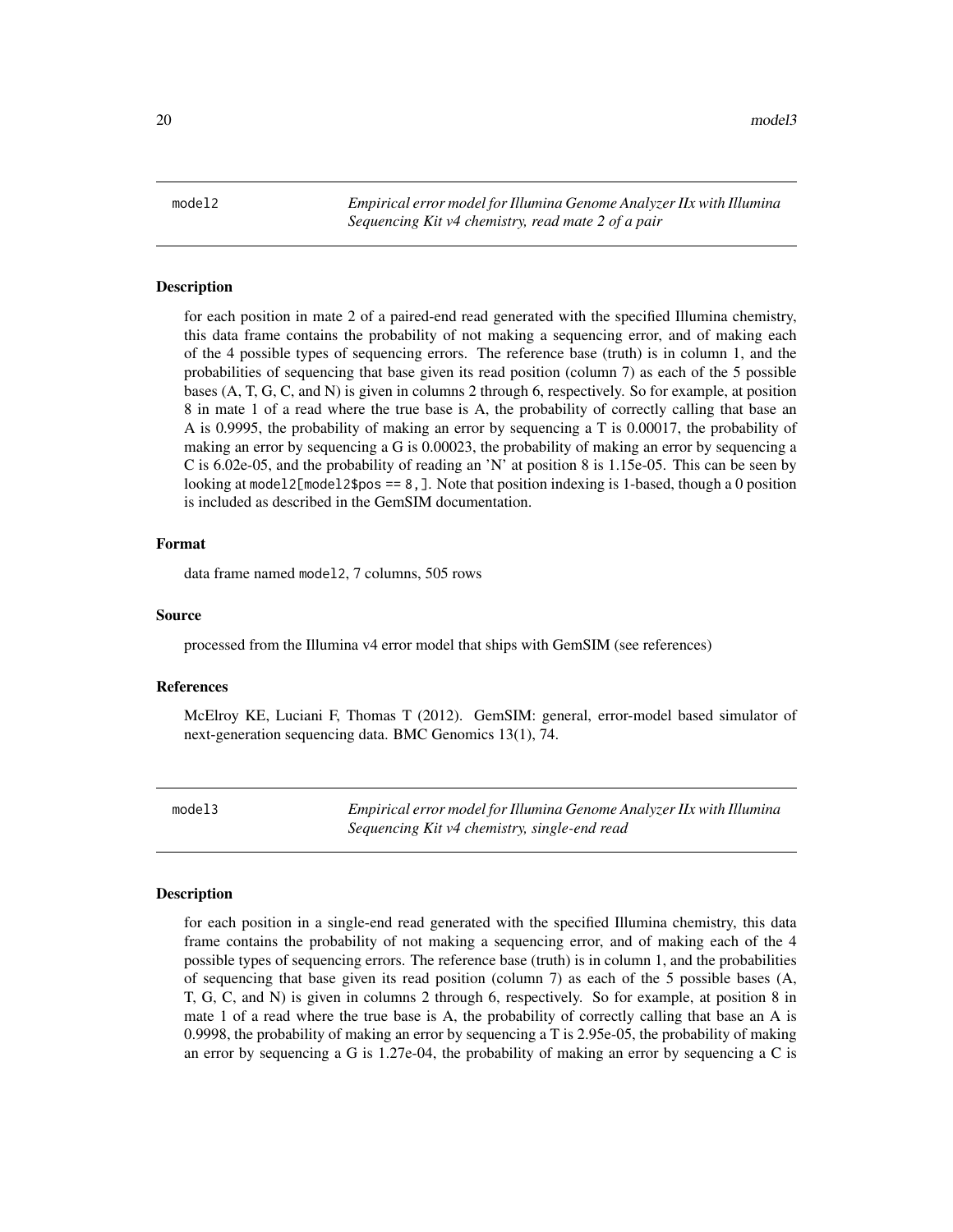#### <span id="page-20-0"></span> $\Box$ model4 21

1.85e-05, and the probability of reading an 'N' at position 8 is 0. This can be seen by looking at model 3[model 3\$pos == 8, ]. Note that position indexing is 1-based, though a 0 position is included as described in the GemSIM documentation.

#### Format

data frame named model3, 7 columns, 505 rows

#### Source

processed from the Illumina v4 error model that ships with GemSIM (see references)

#### References

McElroy KE, Luciani F, Thomas T (2012). GemSIM: general, error-model based simulator of next-generation sequencing data. BMC Genomics 13(1), 74.

| model4 | Empirical error model for Illumina Genome Analyzer IIx with TrueSeq |
|--------|---------------------------------------------------------------------|
|        | SBS Kit v5-GA chemistry, read mate 1 of a pair                      |

#### **Description**

for each position in mate 1 of a paired-end read generated with the specified Illumina chemistry, this data frame contains the probability of not making a sequencing error, and of making each of the 4 possible types of sequencing errors. The reference base (truth) is in column 1, and the probabilities of sequencing that base given its read position (column 7) as each of the 5 possible bases (A, T, G, C, and N) is given in columns 2 through 6, respectively. So for example, at position 8 in mate 1 of a read where the true base is A, the probability of correctly calling that base an A is 0.9998, the probability of making an error by sequencing a T is 4.00e-05, the probability of making an error by sequencing a G is  $1.58e-04$ , the probability of making an error by sequencing a C is 1.46e-05, and the probability of reading an 'N' at position 8 is 0. This can be seen by looking at model4[model4\$pos == 8,]. Note that position indexing is 1-based, though a 0 position is included as described in the GemSIM documentation.

#### Format

data frame named model4, 7 columns, 505 rows

#### Source

processed from the Illumina v5 error model that ships with GemSIM (see references)

#### References

McElroy KE, Luciani F, Thomas T (2012). GemSIM: general, error-model based simulator of next-generation sequencing data. BMC Genomics 13(1), 74.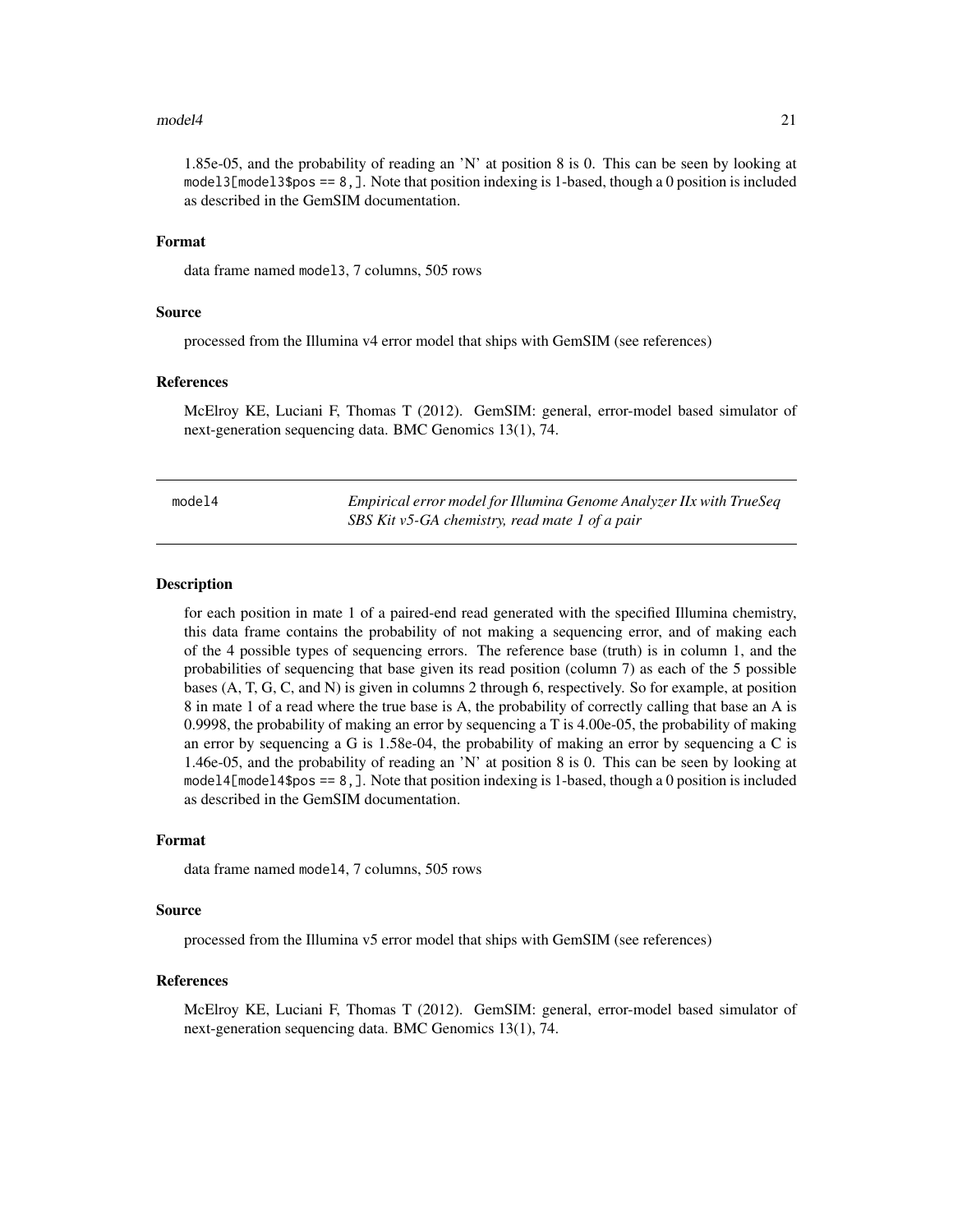<span id="page-21-0"></span>22 model6

model5 *Empirical error model for Illumina Genome Analyzer IIx with TrueSeq SBS Kit v5-GA chemistry, read mate 2 of a pair*

#### Description

for each position in mate 2 of a paired-end read generated with the specified Illumina chemistry, this data frame contains the probability of not making a sequencing error, and of making each of the 4 possible types of sequencing errors. The reference base (truth) is in column 1, and the probabilities of sequencing that base given its read position (column 7) as each of the 5 possible bases (A, T, G, C, and N) is given in columns 2 through 6, respectively. So for example, at position 8 in mate 1 of a read where the true base is A, the probability of correctly calling that base an A is 0.9992, the probability of making an error by sequencing a T is 0.0002, the probability of making an error by sequencing a G is 0.0002, the probability of making an error by sequencing a C is 0.0001, and the probability of reading an 'N' at position 8 is 0.0002. This can be seen by looking at model5[model5\$pos ==  $8$ , ]. Note that position indexing is 1-based, though a 0 position is included as described in the GemSIM documentation.

#### Format

data frame named model5, 7 columns, 505 rows

#### Source

processed from the Illumina v5 error model that ships with GemSIM (see references)

#### References

McElroy KE, Luciani F, Thomas T (2012). GemSIM: general, error-model based simulator of next-generation sequencing data. BMC Genomics 13(1), 74.

model6 *Empirical error model for Illumina Genome Analyzer IIx with TrueSeq SBS Kit v5-GA chemistry, single-end read*

#### Description

for each position in a single-end read generated with the specified Illumina chemistry, this data frame contains the probability of not making a sequencing error, and of making each of the 4 possible types of sequencing errors. The reference base (truth) is in column 1, and the probabilities of sequencing that base given its read position (column 7) as each of the 5 possible bases (A, T, G, C, and N) is given in columns 2 through 6, respectively. So for example, at position 8 in mate 1 of a read where the true base is A, the probability of correctly calling that base an A is 0.9998, the probability of making an error by sequencing a T is 3.04e-05, the probability of making an error by sequencing a G is 1.36e-04, the probability of making an error by sequencing a C is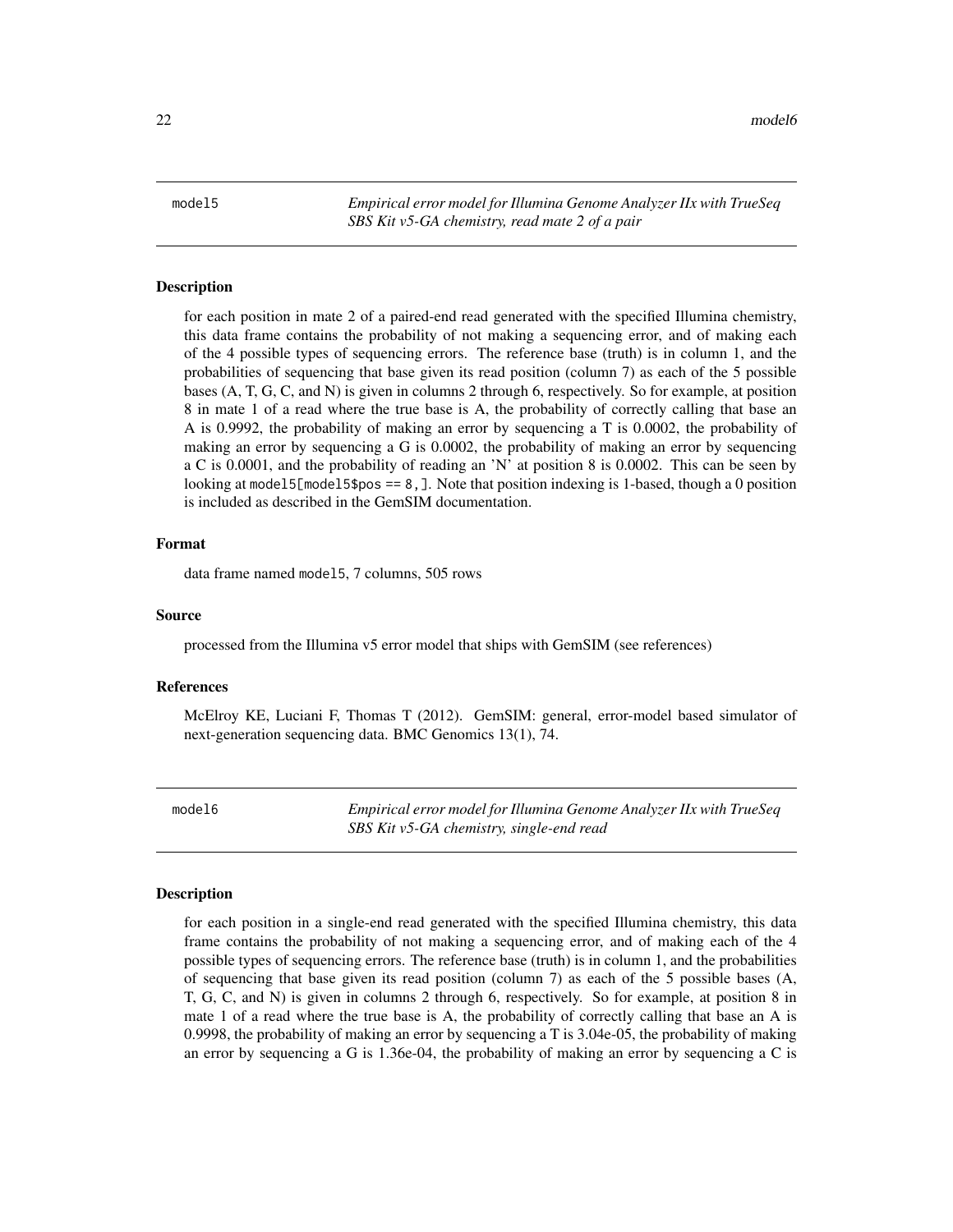#### <span id="page-22-0"></span>model7 23

1.27e-05, and the probability of reading an 'N' at position 8 is 0. This can be seen by looking at model6[model6\$pos == 8,]. Note that position indexing is 1-based, though a 0 position is included as described in the GemSIM documentation.

#### Format

data frame named model6, 7 columns, 505 rows

#### Source

processed from the Illumina v5 error model that ships with GemSIM (see references)

#### References

McElroy KE, Luciani F, Thomas T (2012). GemSIM: general, error-model based simulator of next-generation sequencing data. BMC Genomics 13(1), 74.

model7 *Empirical error model Roche/454 FLX Titanium, single-end read*

#### **Description**

for each position in a single-end read generated with the specified chemistry, this data frame contains the probability of not making a sequencing error, and of making each of the 4 possible types of sequencing errors. The reference base (truth) is in column 1, and the probabilities of sequencing that base given its read position (column 7) as each of the 5 possible bases  $(A, T, G, C, and N)$  is given in columns 2 through 6, respectively. So for example, at position 8 in mate 1 of a read where the true base is C, the probability of correctly calling that base a C is 0.9994, the probability of making an error by sequencing a T is 0.0002, the probability of making an error by sequencing a G is 0.0001, the probability of making an error by sequencing an A is 0.0002, and the probability of reading an 'N' at position 8 is 0. This can be seen by looking at model7 $[model75pos == 8,].$ Note that position indexing is 1-based, though a 0 position is included as described in the GemSIM documentation.

#### Format

data frame named model7, 7 columns, 505 rows

#### Source

processed from the Roche 454 error model that ships with GemSIM (see references)

#### References

McElroy KE, Luciani F, Thomas T (2012). GemSIM: general, error-model based simulator of next-generation sequencing data. BMC Genomics 13(1), 74.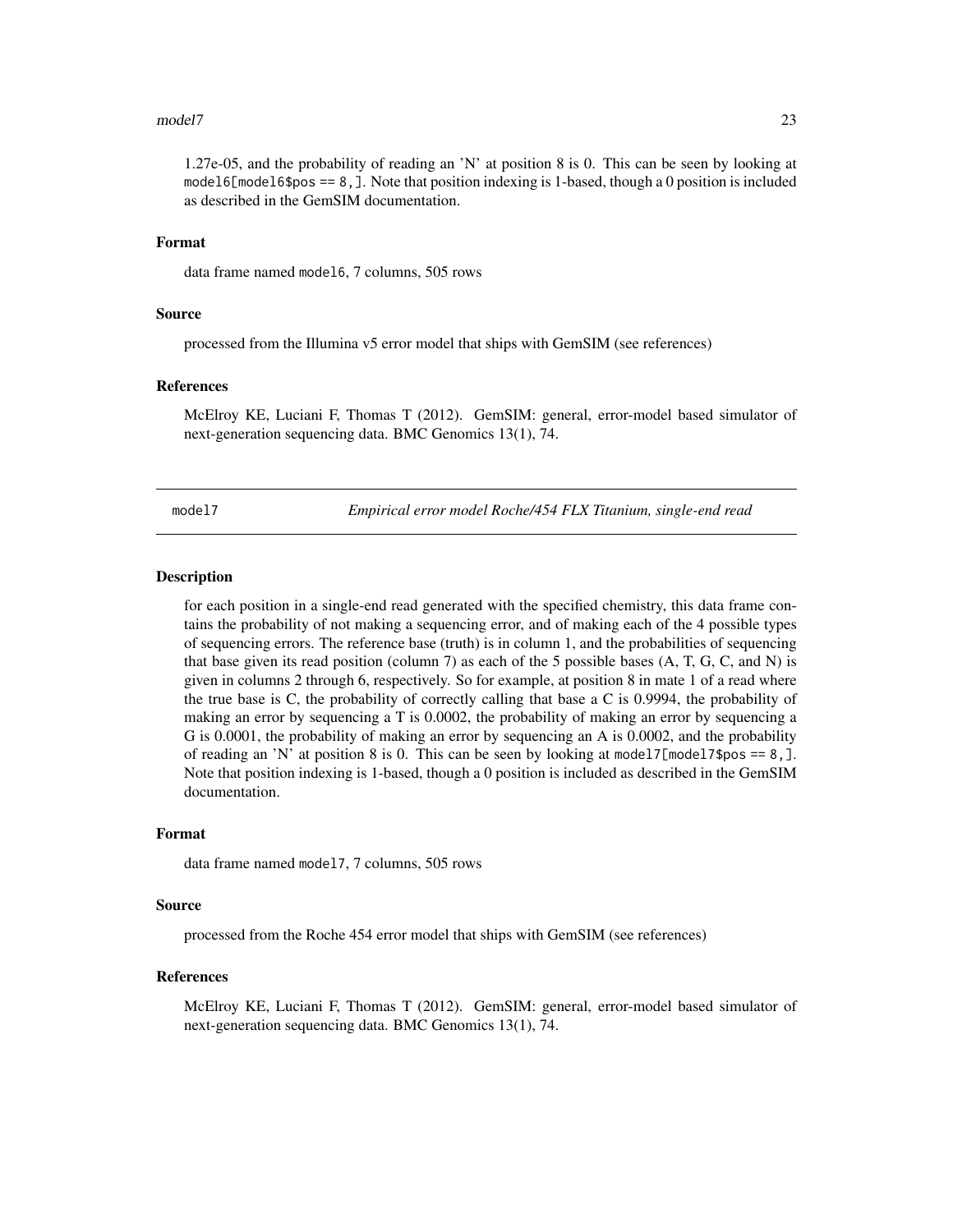Draw nonzero negative binomial random numbers

#### Usage

```
NB(basemeans, size, seed = NULL)
```
#### Arguments

| basemeans | vector of means, one per draw                                                           |
|-----------|-----------------------------------------------------------------------------------------|
| size      | vector of size parameters (controlling the mean/variance relationship); one per<br>draw |
| seed      | optional seed to set before drawing                                                     |

#### Value

vector of negative binomial draws from specified distributions, where any zero draw is replaced with a 1. Length of return vector is equal to length(basemeans).

#### Examples

 $randomNBs = NB(c(100, 4, 29), size=c(50, 2, 4), seed=21)$ randomNBs # 115, 5, 15

polyester *Polyester: simulating RNA-seq reads including differential expression*

#### Description

Polyester is an R package designed to simulate an RNA sequencing experiment. Given a set of annotated transcripts, polyester will simulate the steps of an RNA-seq experiment (fragmentation, reverse-complementing, and sequencing) and produce files containing simulated RNA-seq reads. Simulated reads can be analyzed using any of several downstream analysis tools.

#### Details

A single function call produces RNA-seq reads in FASTA format from a case/control experiment including biological replicates. Differential expression between cases and controls can be set by the user, facilitating comparisons of statistical differential expression methods for RNA-seq data. See detailed documentation for [simulate\\_experiment](#page-26-1) and [simulate\\_experiment\\_countmat](#page-31-1).

See the vignette by typing browseVignettes("polyester") in the R prompt.

<span id="page-23-0"></span>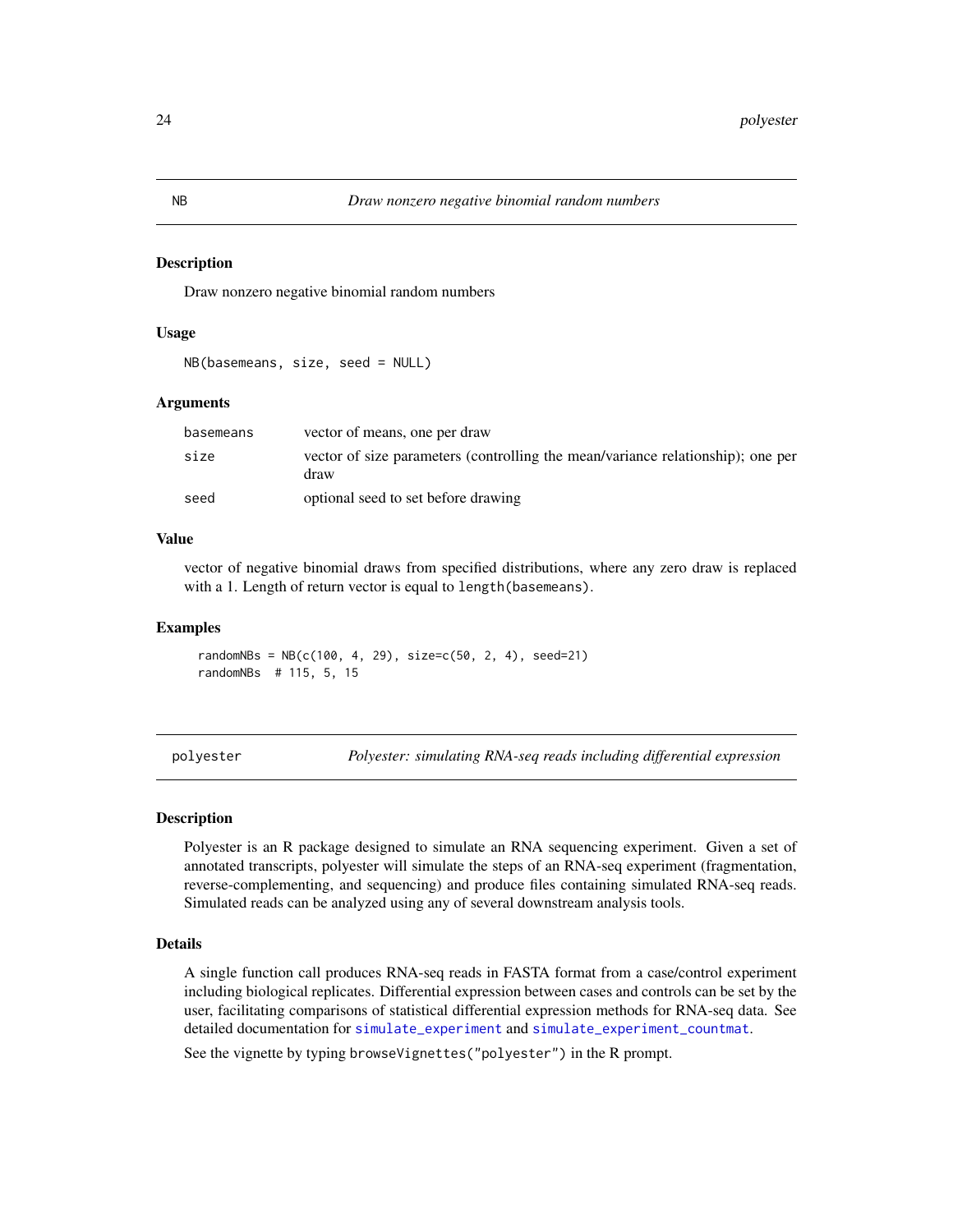<span id="page-24-0"></span>reverse\_complement 25

#### Author(s)

Alyssa Frazee, Andrew Jaffe, Rory Kirchner, Jeff Leek

#### References

Alyssa C Frazee, Geo Pertea, Andrew E Jaffe, Ben Langmead, Steven L Salzberg, Jeffrey T Leek (2014). Flexible isoform-level differential expression analysis with Ballgown. BioRxiv preprint: <http://biorxiv.org/content/early/2014/03/30/003665>.

reverse\_complement *reverse-complement some fragments*

#### Description

randomly reverse-complement half of the sequences in a DNAStringSet

#### Usage

```
reverse_complement(tObj, seed = NULL)
```
#### Arguments

| tObi | DNAStringSet representing sequences.                                                         |
|------|----------------------------------------------------------------------------------------------|
| seed | optional seed to set before randomly selecting the sequences to be reverse-<br>complemented. |

#### Value

DNAStringSet that is the same as tObj, but with about half the sequences reverse-complemented.

```
library(Biostrings)
data(srPhiX174)
srPhiX174_halfrc = reverse_complement(srPhiX174, seed=174)
```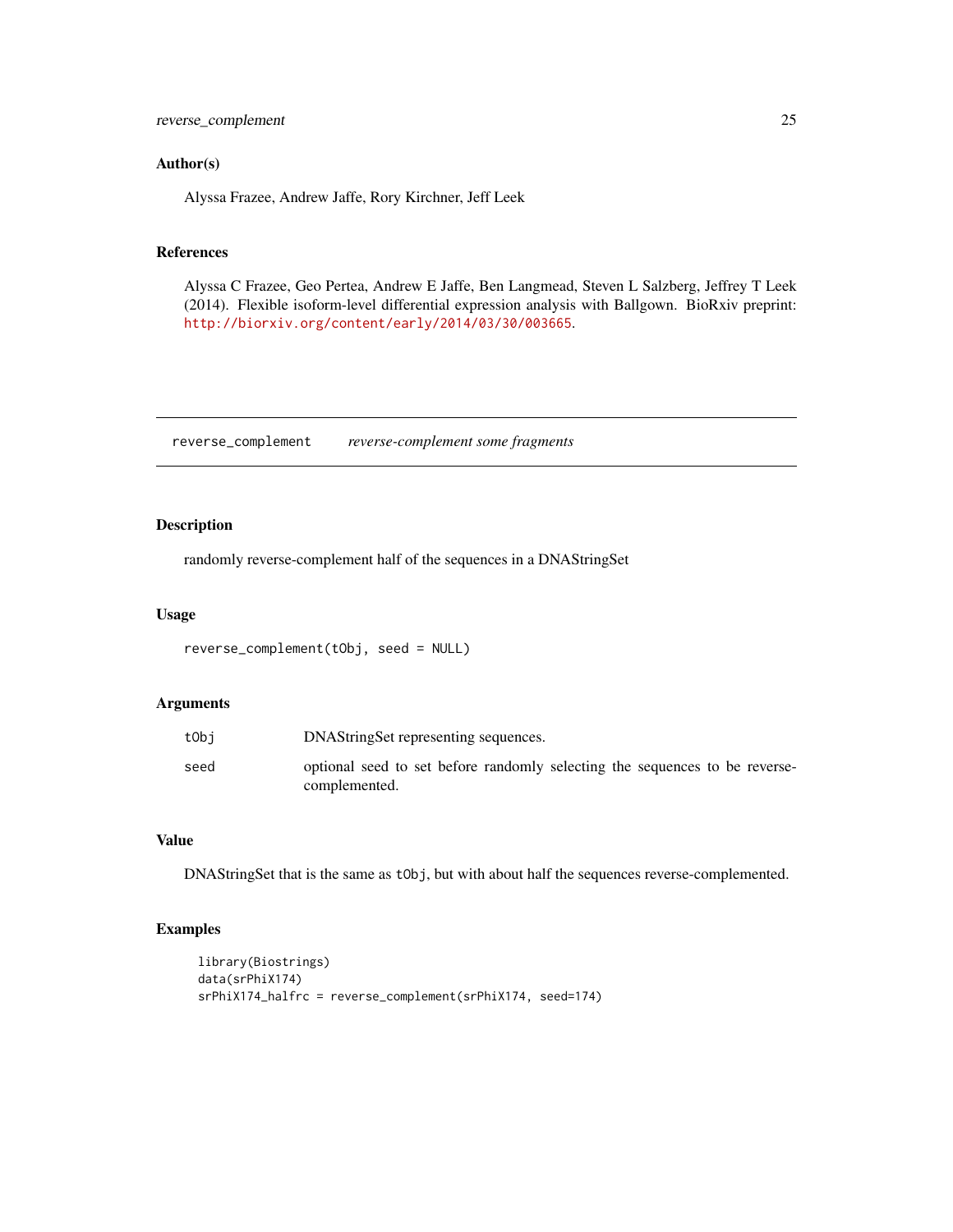<span id="page-25-0"></span>26 seq\_gtf

rnaf *Model of positional bias that can arise when RNA-seq is performed using protocols relying on RNA fragmentation.*

#### **Description**

This positional bias model was estimated in Li and Jiang (2012). With RNA fragmentation, reads are more likely to have come from the middle of the transcript than either end. The probabilities included in this dataset were estimated from Supplementary Figure S3 in Li and Jiang's manuscript. Data points from the figure were inferred and exported as CSV files using WebPlotDigitizer. The CSV files and the code used to process them and create the datasets are available in the Polyester GitHub repository (<https://github.com/alyssafrazee/polyester>).

#### Format

data frame with 100 rows and 2 columns. Column 1 is position along a transcript (in percent), while Column 2 is the probability of getting a fragment at that position. Column 2 sums to 1.

#### References

Li W and Jiang T (2012): Transcriptome assembly and isoform expression level estimation from biased RNA-Seq reads. Bioinformatics 28(22): 2914-2921.

Rohatgi A (2014): WebPlotDigitizer: Version 3.4 of WebPlotDigitizer. ZENODO. 10.5281/zenodo.11835

<span id="page-25-1"></span>seq\_gtf *Get transcript sequences from GTF file and sequence info*

#### Description

Given a GTF file (for transcript structure) and DNA sequences, return a DNAStringSet of transcript sequences

#### Usage

```
seq_gtf(
 gtf,
  seqs,
  feature = "transcript",
  exon only = TRUE,
  idfield = "transcript_id",
  attrsep = "; "
)
```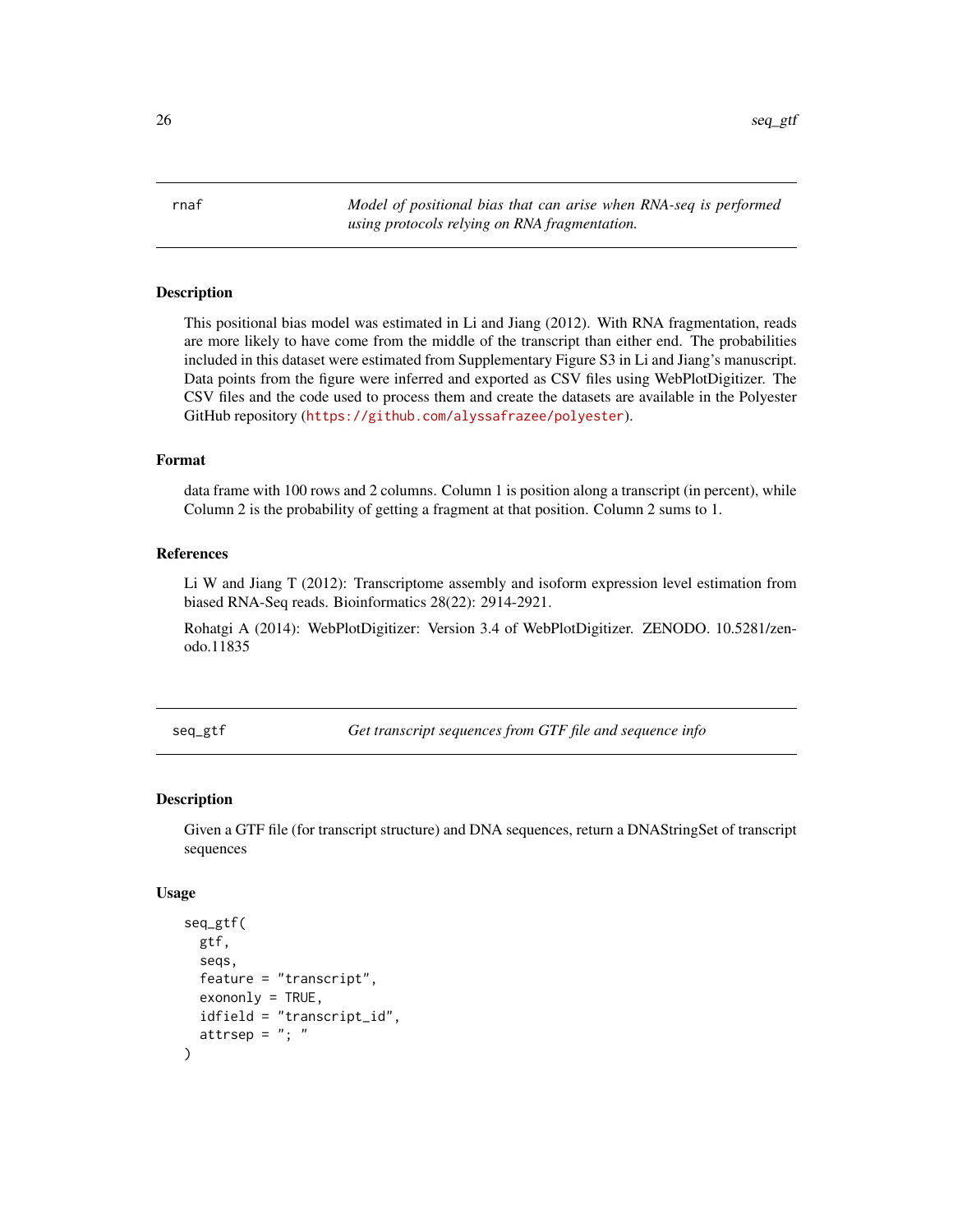#### <span id="page-26-0"></span>**Arguments**

| gtf      | one of path to GTF file, or data frame representing a canonical GTF file.                                                                                                                                                                                                                                          |
|----------|--------------------------------------------------------------------------------------------------------------------------------------------------------------------------------------------------------------------------------------------------------------------------------------------------------------------|
| segs     | one of path to folder containing one FASTA file (. fa extension) for each chro-<br>mosome in gtf, or named DNAStringSet containing one DNAString per chro-<br>mosome in gtf, representing its sequence. In the latter case, names (seqs)<br>should contain the same entries as the segnames (first) column of gtf. |
| feature  | one of 'transcript' or 'exon' (default transcript), depending on desired re-<br>turn.                                                                                                                                                                                                                              |
| exononly | if TRUE (as it is by default), only create transcript sequences from the features<br>labeled exon in gtf.                                                                                                                                                                                                          |
| idfield  | in the attributes column of gtf, what is the name of the field identifying<br>transcripts? Should be character. Default "transcript_id".                                                                                                                                                                           |
| attrsep  | in the attributes column of gtf, how are attributes separated? Default "; ".                                                                                                                                                                                                                                       |

#### Value

If feature is 'transcript', DNAStringSet containing transcript sequences, with names corresponding to idfield in gtf. If feature is 'exon', DNAStringSet containing exon sequences from gtf, named by exon location (chr, start, end, strand).

#### References

<http://www.ensembl.org/info/website/upload/gff.html>

#### Examples

```
## Not run:
library(Biostrings)
 system('wget https://www.dropbox.com/s/04i6msi9vu2snif/chr22seq.rda')
 load('chr22seq.rda')
 data(gtf_dataframe)
 chr22_processed = seq_gtf(gtf_dataframe, chr22seq)
```
## End(Not run)

<span id="page-26-1"></span>simulate\_experiment *simulate RNA-seq experiment using negative binomial model*

#### Description

create FASTA files containing RNA-seq reads simulated from provided transcripts, with optional differential expression between two groups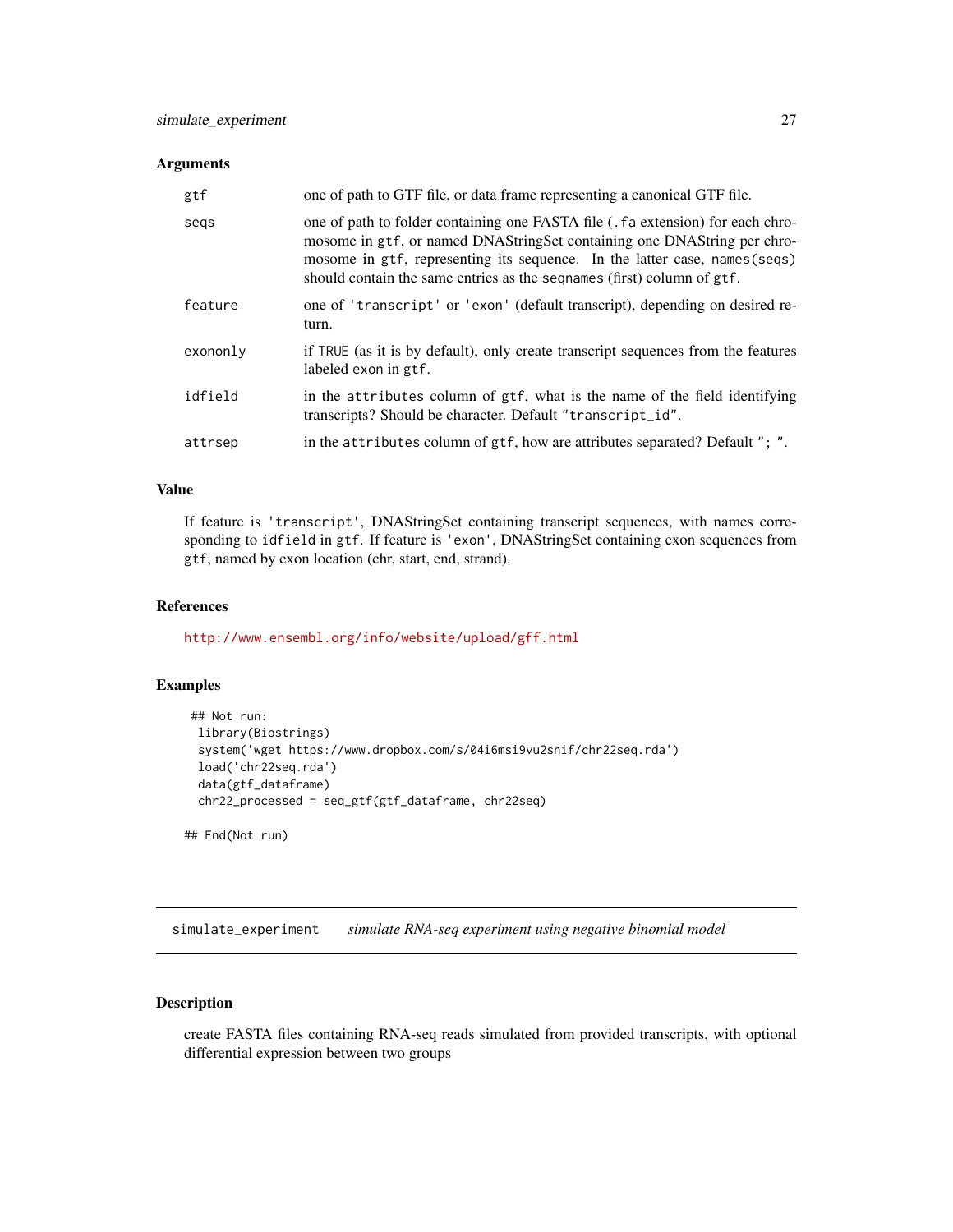#### Usage

```
simulate_experiment(
  fasta = NULL,
  gtf = NULL,seqpath = NULL,
  outdir = ".',
  num\_reps = c(10, 10),
  reads_per_transcript = 300,
  size = NULL,
  fold_changes,
  paired = TRUE,
  reportCoverage = FALSE,
  ...
\mathcal{L}
```
#### Arguments

| fasta                | path to FASTA file containing transcripts from which to simulate reads. See<br>details.                                                                                                                                                                                                                                                                                                                                                                                                                                                    |
|----------------------|--------------------------------------------------------------------------------------------------------------------------------------------------------------------------------------------------------------------------------------------------------------------------------------------------------------------------------------------------------------------------------------------------------------------------------------------------------------------------------------------------------------------------------------------|
| gtf                  | path to GTF file containing transcript structures from which reads should be<br>simulated. See details.                                                                                                                                                                                                                                                                                                                                                                                                                                    |
| seqpath              | path to folder containing one FASTA file (. fa extension) for each chromosome<br>in gtf. See details.                                                                                                                                                                                                                                                                                                                                                                                                                                      |
| outdir               | character, path to folder where simulated reads should be written, with *no*<br>slash at the end. By default, reads are written to current working directory.                                                                                                                                                                                                                                                                                                                                                                              |
| num_reps             | How many biological replicates should be in each group? The length num_reps<br>determines how many groups are in the experiment. For example, num_reps =<br>$c(5, 6, 5)$ specifies a 3-group experiment with 5 samples in group 1, 6 samples<br>in group 2, and 5 samples in group 3. Defaults to a 2-group experiment with 10<br>reps per group (i.e., $c(10, 10)$ ).                                                                                                                                                                     |
| reads_per_transcript |                                                                                                                                                                                                                                                                                                                                                                                                                                                                                                                                            |
|                      | baseline mean number of reads to simulate from each transcript. Can be an in-<br>teger, in which case this many reads are simulated from each transcript, or an<br>integer vector whose length matches the number of transcripts in fasta. Default<br>300. You can also leave reads_per_transcript empty and set meanmodel=TRUE<br>to draw baseline mean numbers from a model based on transcript length.                                                                                                                                  |
| size                 | the negative binomial size parameter (see NegBinomial) for the number of<br>reads drawn per transcript. It can be a matrix (where the user can specify the<br>size parameter per transcript, per group), a vector (where the user can spec-<br>ify the size per transcript, perhaps relating to reads_per_transcript), or a single<br>number, specifying the size for all transcripts and groups. If left NULL, defaults<br>to reads_per_transcript * fold_changes / 3. Negative binomial variance is<br>mean + mean $\frac{1}{2}$ / size. |
| fold_changes         | Matrix specifying multiplicative fold changes between groups. There is no de-<br>fault, so you must provide this argument. In real data sets, lowly-expressed<br>transcripts often show high fold changes between groups, so this can be kept                                                                                                                                                                                                                                                                                              |

<span id="page-27-0"></span>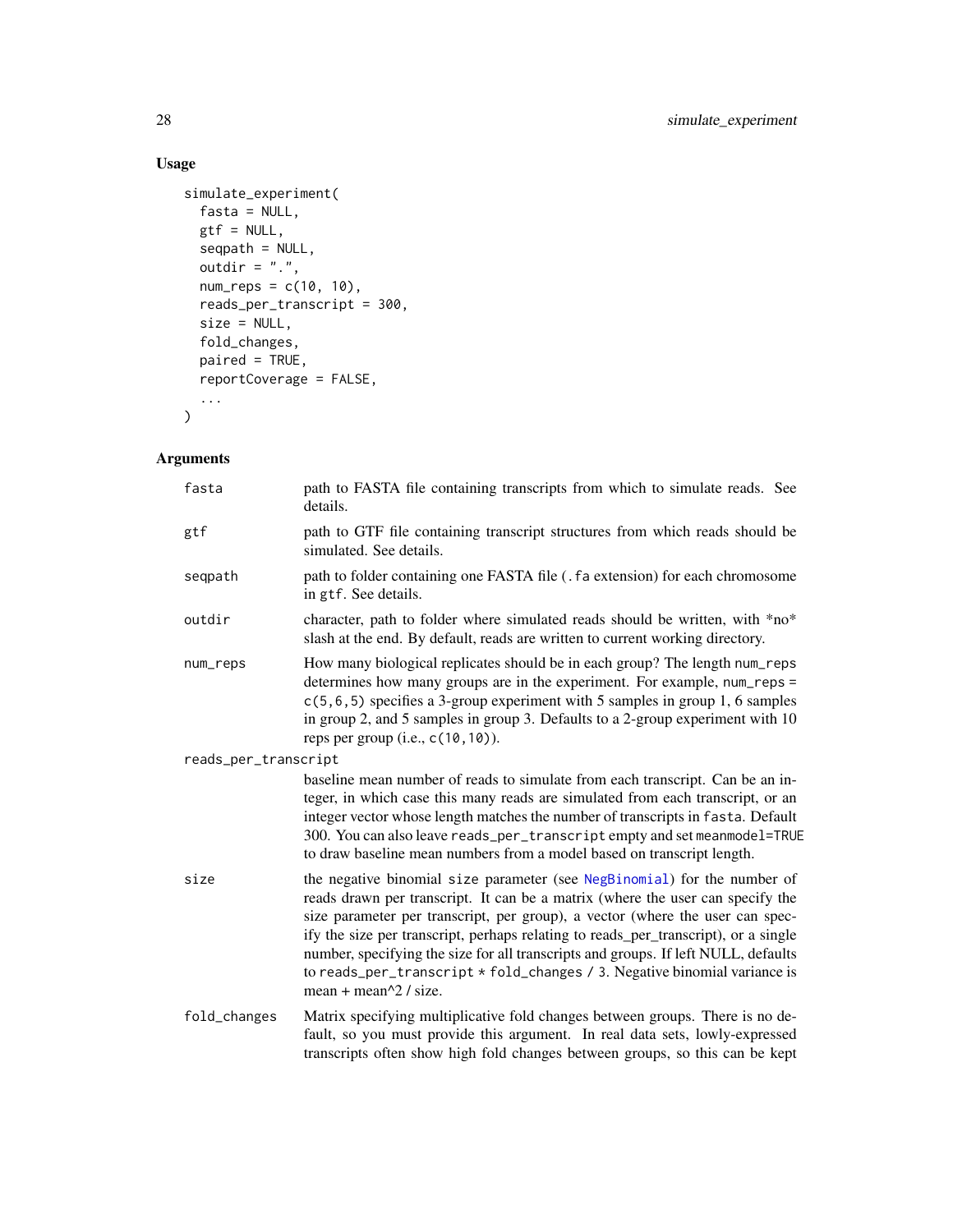<span id="page-28-0"></span>

|                | in mind when setting fold_changes and reads_per_transcript. This argu-<br>ment must have the same number of columns as there are groups as specified<br>by num_reps, and must have the same number of rows as there are transcripts<br>in fasta. A fold change of $X$ in matrix entry i, means that for replicate j, the<br>baseline mean number of reads (reads_per_transcript[i]) will be multiplied by<br>X. Note that the multiplication happens before the negative binomial value (for<br>the number of reads that *actually will* be drawn from transcript i, for replicate<br>j) is drawn. This argument is ignored if length (num_reps) is 1 (meaning you<br>only have 1 group in your simulation). |
|----------------|--------------------------------------------------------------------------------------------------------------------------------------------------------------------------------------------------------------------------------------------------------------------------------------------------------------------------------------------------------------------------------------------------------------------------------------------------------------------------------------------------------------------------------------------------------------------------------------------------------------------------------------------------------------------------------------------------------------|
| paired         | If TRUE, paired-end reads are simulated; else single-end reads are simulated.<br>Default TRUE                                                                                                                                                                                                                                                                                                                                                                                                                                                                                                                                                                                                                |
| reportCoverage | whether to write out coverage information to sample_coverages. rda file in the<br>outdir, defaults to FALSE                                                                                                                                                                                                                                                                                                                                                                                                                                                                                                                                                                                                  |
| .              | any of several other arguments that can be used to add nuance to the simulation.<br>See details.                                                                                                                                                                                                                                                                                                                                                                                                                                                                                                                                                                                                             |

#### Details

Reads can either be simulated from a FASTA file of transcripts (provided with the fasta argument) or from a GTF file plus DNA sequences (provided with the gtf and seqpath arguments). Simulating from a GTF file and DNA sequences may be a bit slower: it took about 6 minutes to parse the GTF/sequence files for chromosomes 1-22, X, and Y in hg19.

Several optional parameters can be passed to this function to adjust the simulation. The options are:

- readlen: read length. Default 100.
- lib\_sizes: Library size factors for the biological replicates. lib\_sizes should have length equal to the total number of replicates in the experiment, i.e., sum(num\_reps). For each replicate, once the number of reads to simulate from each transcript for that replicate is known, all read numbers across all transcripts from that replicate are multiplied by the corresponding entry in lib\_sizes.
- distr One of 'normal', 'empirical', or 'custom', which specifies the distribution from which to draw RNA fragment lengths. If 'normal', draw fragment lengths from a normal distribution. You can provide the mean of that normal distribution with fraglen (defaults to 250) and the standard deviation of that normal distribution with fragsd (defaults to 25). You can provide a single number for each, or a vector with length equal to the total number of samples. If 'empirical', draw fragment lengths from a fragment length distribution estimated from a real data set. If 'custom', draw fragment lengths from a custom distribution, which you can provide as the custdens argument. custdens should be a density fitted using [logspline](#page-0-0).
- error\_model: The error model can be one of:
	- 'uniform': errors are distributed uniformly across reads. You can also provide an 'error\_rate' parameter, giving the overall probability of making a sequencing error at any given nucleotide. This error rate defaults to 0.005.
	- 'illumina4' or 'illumina5': Empirical error models. See ?add\_platform\_error for more information.
	- 'custom': A custom error model you've estimated from an RNA-seq data set using GemErr. See ?add\_platform\_error for more info. You will need to provide both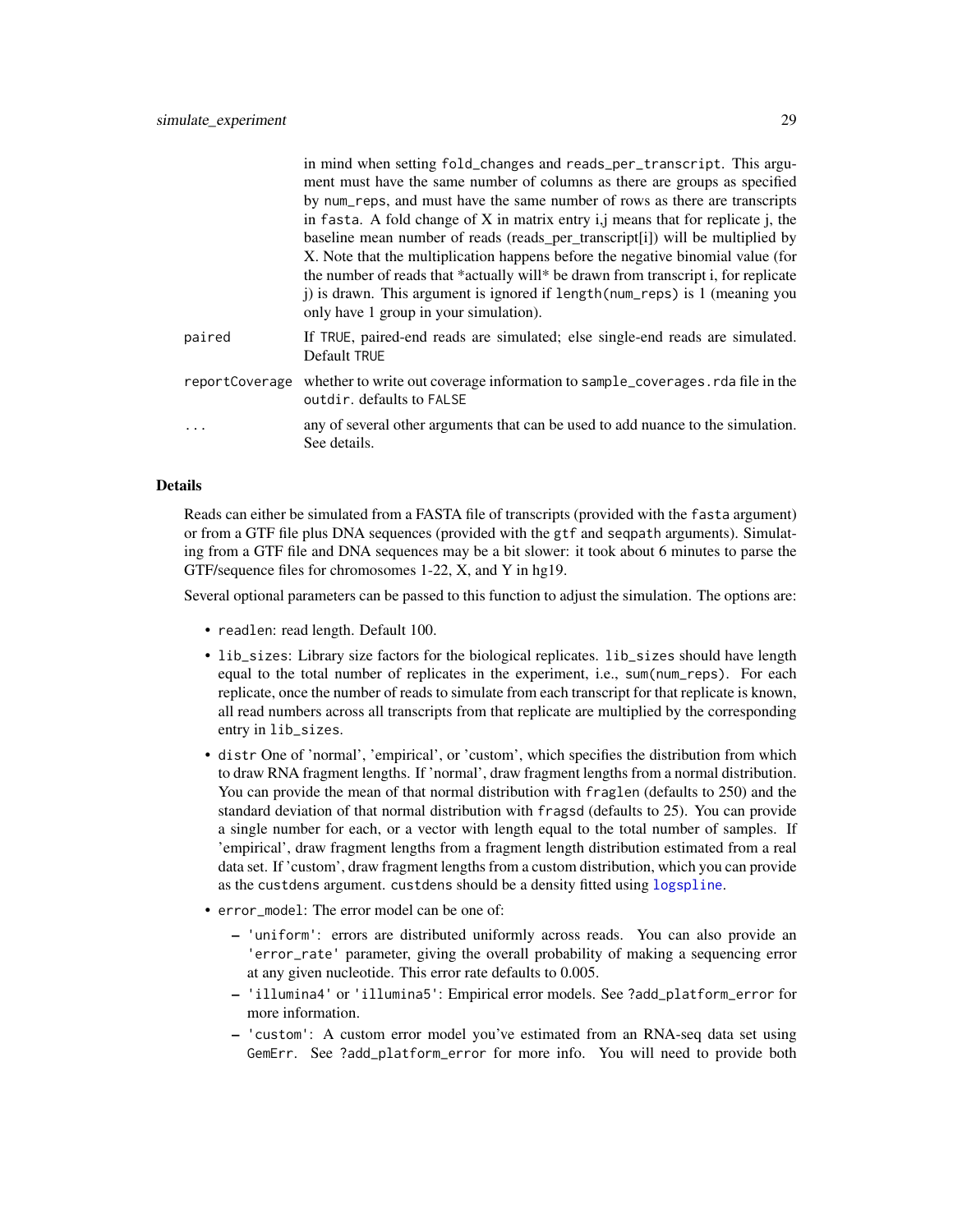model\_path and model\_prefix if using a custom error model. model\_path is the output folder you provided to build\_error\_model.py. This path should contain either two files suffixed mate1 and mate2, or a file suffixed single. mode1\_prefix is the 'prefix' argument you provided to build\_error\_model.py and is whatever comes before the mate1/ mate2 or single files in mode1\_path.

- bias One of 'none', 'rnaf', or 'cdnaf'. 'none' represents uniform fragment selection (every possible fragment in a transcript has equal probability of being in the experiment); 'rnaf' represents positional bias that arises in protocols using RNA fragmentation, and 'cdnaf' represents positional bias arising in protocols that use cDNA fragmentation (Li and Jiang 2012). Using the 'rnaf' model, coverage is higher in the middle of the transcript and lower at both ends, and in the 'cdnaf' model, coverage increases toward the 3' end of the transcript. The probability models used come from Supplementary Figure S3 of Li and Jiang (2012). Defaults to 'none' if you don't provide this.
- gcbias list indicating which samples to add GC bias to, and from which models. Should be the same length as sum(num\_reps); entries can be either numeric or of class loess. A numeric entry of 0 indicates no GC bias. Numeric entries 1 through 7 correspond to the 7 empirical GC models that ship with Polyester, estimated from GEUVADIS HapMap samples NA06985, NA12144, NA12776, NA18858, NA20542, NA20772, and NA20815, respectively. The code used to derive the empirical GC models is available at [https://github.](https://github.com/alyssafrazee/polyester/blob/master/make_gc_bias.R) [com/alyssafrazee/polyester/blob/master/make\\_gc\\_bias.R](https://github.com/alyssafrazee/polyester/blob/master/make_gc_bias.R). A loess entry should be a loess prediction model that takes a GC content percent value (between 0 and 1) a transcript's deviation from overall mean read count based on that GC value. Counts for each replicate will be adjusted based on the GC bias model specified for it. Numeric and loess entries can be mixed. By default, no bias is included.
- frag\_GC\_bias Either a matrix of dimensions 101 x sum(num\_reps) or 'none'. The default is 'none'. If specified, the matrix contains the probabilities (a number in the range  $[0,1]$ ) that a fragment will appear in the output given its GC content. The first row corresponds to a fragment with GC content of 0 percent, the second row 1 percent, the third row 2 percent, etc., and the last row 100 percent. The columns correspond to different probabilites for each sample. Internally, a coin flip (a Bernoulli trial) determines if each fragment is kept, depending on its GC content. Note that the final library size will depend on the elements of the matrix, and it might make sense to scale up the lib\_size of the samples with low probabilites in the matrix in the range of the transcriptome GC content distribution. Note that the count\_matrix written to outdir contains the counts before applying fragment GC bias.
- strand\_specific defaults to FALSE, which means fragments are generated with equal probability from both strands of the transcript sequence. set to TRUE for strand-specific simulation (1st read forward strand, 2nd read reverse strand with respect to transcript sequence).
- meanmodel: set to TRUE if you'd like to set reads\_per\_transcripts as a function of transcript length. We fit a linear model regressing transcript abundance on transcript length, and setting meanmodel=TRUE means we will use transcript lengths to draw transcript abundance based on that linear model. You can see our modeling code at [http://htmlpreview.github.](http://htmlpreview.github.io/?https://github.com/alyssafrazee/polyester_code/blob/master/length_simulation.html) [io/?https://github.com/alyssafrazee/polyester\\_code/blob/master/length\\_simul](http://htmlpreview.github.io/?https://github.com/alyssafrazee/polyester_code/blob/master/length_simulation.html)ation. [html](http://htmlpreview.github.io/?https://github.com/alyssafrazee/polyester_code/blob/master/length_simulation.html)
- write\_info: set to FALSE if you do not want files of simulation information written to disk. By default, transcript fold changes and expression status, replicate library sizes and group identifiers, and an R data object of the counts matrix (before application of fragment GC bias) are written to outdir.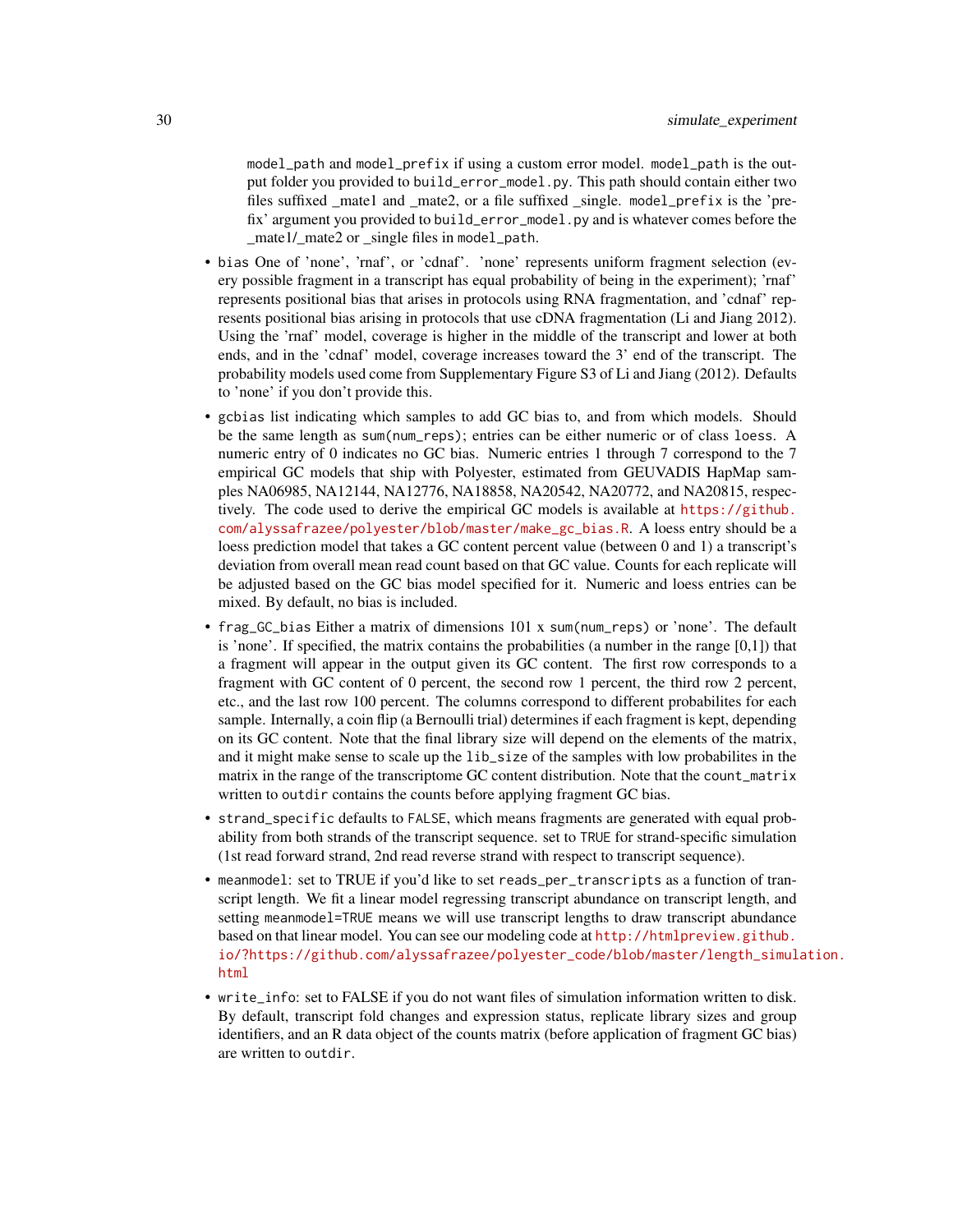- <span id="page-30-0"></span>• seed: specify a seed (e.g. seed=142 or some other integer) to set before randomly drawing read numbers, for reproducibility.
- transcriptid: optional vector of transcript IDs to be written into sim\_info.txt and used as transcript identifiers in the output fasta files. Defaults to names(readDNAStringSet(fasta)). This option is useful if default names are very long or contain special characters.
- gzip: pass gzip=TRUE to write gzipped fasta files as output (by default, fasta output files are not compressed when written to disk).
- exononly: (passed to [seq\\_gtf](#page-25-1)) if TRUE (as it is by default), only create transcript sequences from the features labeled exon in gtf.
- idfield: (passed to [seq\\_gtf](#page-25-1))in the attributes column of gtf, what is the name of the field identifying transcripts? Should be character. Default "transcript\_id".
- attrsep: (passed to [seq\\_gtf](#page-25-1)) in the attributes column of gtf, how are attributes separated? Default "; ".

#### Value

No return, but simulated reads and a simulation info file are written to outdir. Note that reads are written out transcript by transcript and so need to be shuffled if used as input to quantification algorithms such as eXpress or Salmon.

#### References

't Hoen PA, et al (2013): Reproducibility of high-throughput mRNA and small RNA sequencing across laboratories. Nature Biotechnology 31(11): 1015-1022.

Li W and Jiang T (2012): Transcriptome assembly and isoform expression level estimation from biased RNA-Seq reads. Bioinformatics 28(22): 2914-2921.

McElroy KE, Luciani F and Thomas T (2012): GemSIM: general, error-model based simulator of next-generation sequencing data. BMC Genomics 13(1), 74.

#### Examples

## simulate a few reads from chromosome 22

```
fastapath = system.file("extdata", "chr22.fa", package="polyester")
numtx = count_transcripts(fastapath)
set.seed(4)
fold_change_values = sample(c(0.5, 1, 2), size=2*numtx,prob=c(0.05, 0.9, 0.05), replace=TRUE)
fold_changes = matrix(fold_change_values, nrow=numtx)
library(Biostrings)
# remove quotes from transcript IDs:
tNames = gsub("'", "", names(readDNAStringSet(fastapath)))
simulate_experiment(fastapath, reads_per_transcript=10,
```

```
fold_changes=fold_changes, outdir='simulated_reads',
transcriptid=tNames, seed=12)
```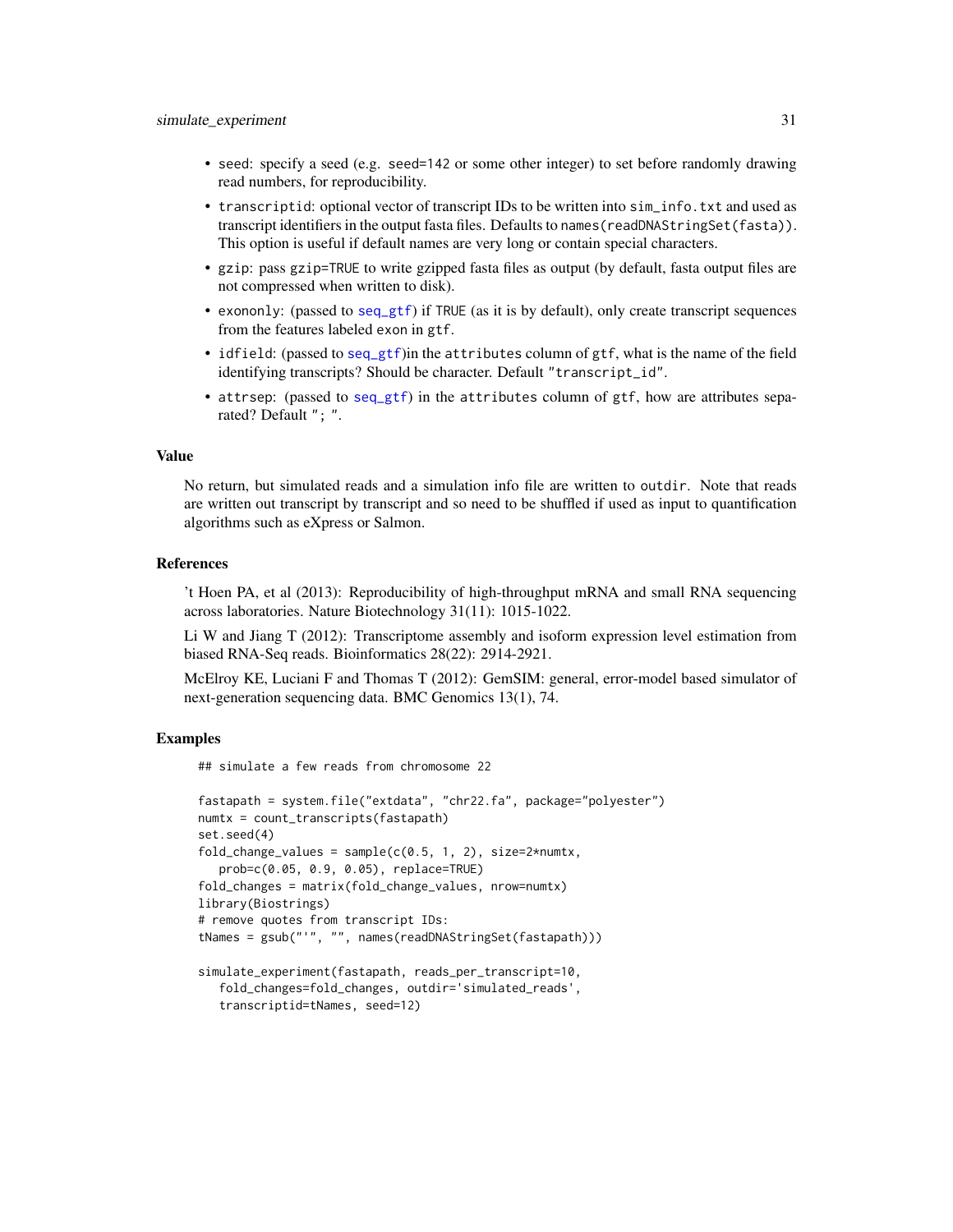<span id="page-31-1"></span><span id="page-31-0"></span>simulate\_experiment\_countmat

*Simulate RNA-seq experiment*

#### Description

create FASTA files containing RNA-seq reads simulated from provided transcripts, with optional differential expression between two groups (designated via read count matrix)

#### Usage

```
simulate_experiment_countmat(
  fasta = NULL,gtf = NULL,seqpath = NULL,
  readmat,
  outdir = ".".paired = TRUE,
  seed = NULL,
  ...
\mathcal{E}
```
#### Arguments

| fasta   | path to FASTA file containing transcripts from which to simulate reads. See<br>details.                                                                                  |
|---------|--------------------------------------------------------------------------------------------------------------------------------------------------------------------------|
| gtf     | path to GTF file or data frame containing transcript structures from which reads<br>should be simulated. See details and seq_gtf.                                        |
| seqpath | path to folder containing one FASTA file (. fa extension) or DNAStringSet con-<br>taining one entry for each chromosome in gtf. See details and seq_gtf.                 |
| readmat | matrix with rows representing transcripts and columns representing samples.<br>Entry i,j specifies how many reads to simulate from transcript i for sample j.            |
| outdir  | character, path to folder where simulated reads should be written, without a slash<br>at the end of the folder name. By default, reads written to the working directory. |
| paired  | If TRUE, paired-end reads are simulated; else single-end reads are simulated.                                                                                            |
| seed    | Optional seed to set before simulating reads, for reproducibility.                                                                                                       |
| .       | Additional arguments to add nuance to the simulation, as described extensively<br>in the details of simulate_experiment, or to pass to seq_gtf, if gtf is not<br>NULL.   |

#### Details

Reads can either be simulated from a FASTA file of transcripts (provided with the fasta argument) or from a GTF file plus DNA sequences (provided with the gtf and seqpath arguments). Simulating from a GTF file and DNA sequences may be a bit slower: it took about 6 minutes to parse the GTF/sequence files for chromosomes 1-22, X, and Y in hg19.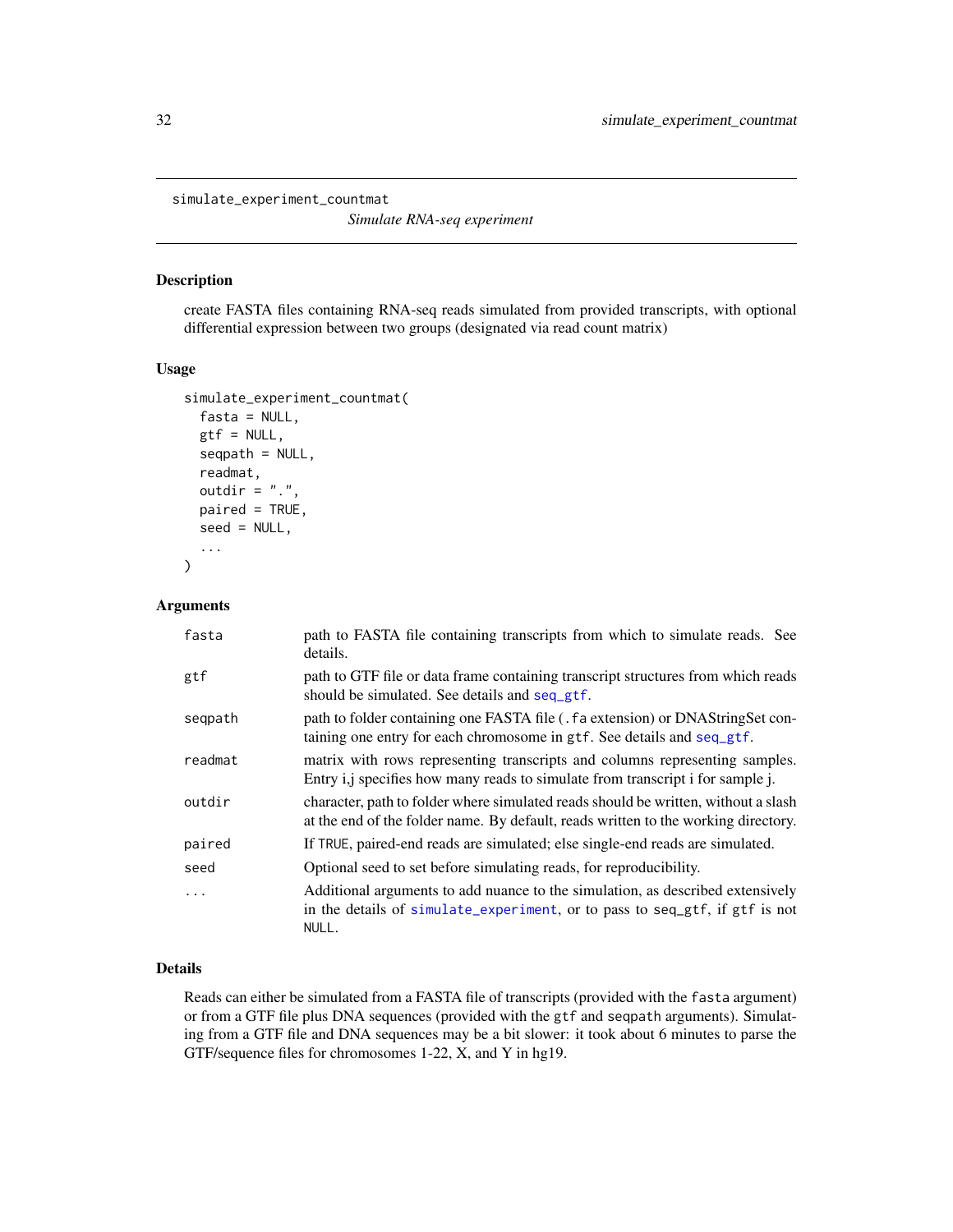#### <span id="page-32-0"></span>Value

No return, but simulated reads are written to outdir.

#### References

Li W and Jiang T (2012): Transcriptome assembly and isoform expression level estimation from biased RNA-Seq reads. Bioinformatics 28(22): 2914-2921.

#### Examples

```
fastapath = system.file("extdata", "chr22.fa", package="polyester")
numtx = count_transcripts(fastapath)
readmat = matrix(20, ncol=10, nrow=numtx)
readmat[1:30, 1:5] = 40
simulate_experiment_countmat(fasta=fastapath,
  readmat=readmat, outdir='simulated_reads_2', seed=5)
```
simulate\_experiment\_empirical

*Simulate RNA-seq experiment based on abundances from a data set*

#### Description

Create fasta files representing reads from a two-group experiment, where abundances and differential expression are estimated from a real data set

#### Usage

```
simulate_experiment_empirical(
 bg = NULL,
  fpkmMat = NULL,
 mean_rps = 5e+06,
 grouplabels = NULL,
 decut = 1.5,
 outdir = "."....
)
```
#### Arguments

| bg      | Ballgown object containing estimated transcript abundances in FPKM. Reads<br>will be simulated for the same number of replicates that are in bg. Must provide<br>exactly one of bg and fpkmMat.                       |
|---------|-----------------------------------------------------------------------------------------------------------------------------------------------------------------------------------------------------------------------|
| fpkmMat | transcript-by-sample matrix containing abundances (in FPKM) estimated from<br>a real data set. MUST have row names identifying transcripts. The number of<br>columns is the number of samples that will be simulated. |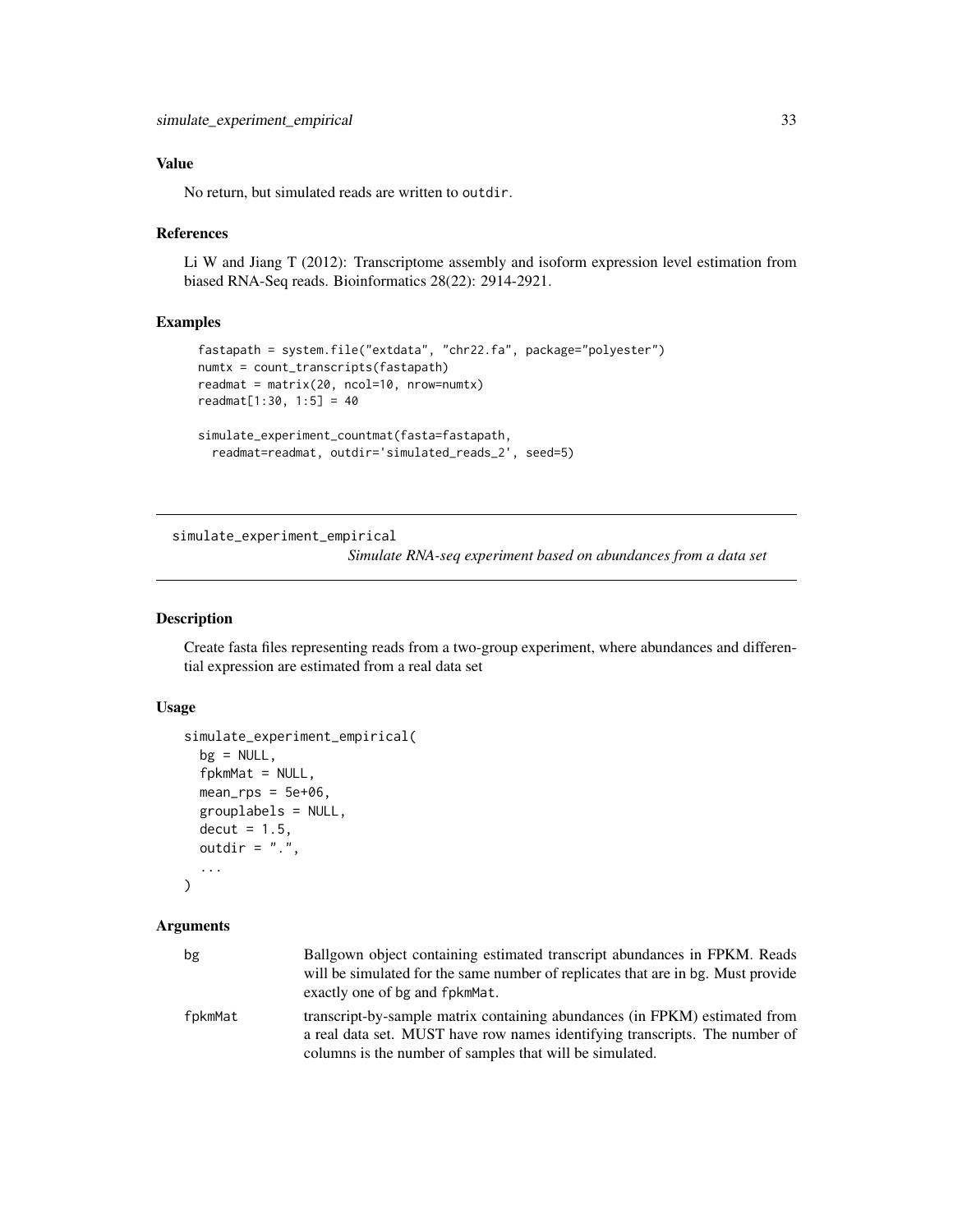<span id="page-33-0"></span>

| mean_rps    | Number of reads per sample to use in converting FPKM measurements to counts.                                                                                             |
|-------------|--------------------------------------------------------------------------------------------------------------------------------------------------------------------------|
|             | Should be somewhat close to the number of reads per sample in the experiment                                                                                             |
|             | that generated the estimated FPKMs. Defaults to 5 million (5e6).                                                                                                         |
| grouplabels | vector indicating the group labels for each replicate in the experiment. Must be<br>convertible to a factor with exactly 2 levels.                                       |
| decut       | A transcript will be recorded as truly differentially expressed if its fold change<br>between the two groups is more extreme than decut, in either direction.            |
| outdir      | character, path to folder where simulated reads should be written, without a slash<br>at the end of the folder name. By default, reads written to the working directory. |
| $\cdots$    | Additional arguments to pass to simulate_experiment_countmat                                                                                                             |

#### Value

No return, but reads are written to outdir.

#### Examples

```
## Not run:
 library(ballgown)
 data(bg)
 bg = subset(bg, "chr=='22'")
 # load gtf file:
 gtfpath = system.file('extdata', 'bg.gtf.gz', package='polyester')
 gtf = subset(gffRead(gtfpath), seqname=='22')
 # load/download chromosome sequence (just for this example)
 system('wget https://www.dropbox.com/s/04i6msi9vu2snif/chr22seq.rda')
 load('chr22seq.rda')
 names(chr22seq) = '22'
 # simulate reads based on this experiment's FPKMs
 simulate_experiment_empirical(bg, grouplabels=pData(bg)$group, gtf=gtf,
     seqpath=chr22seq, mean_rps=5000, outdir='simulated_reads_3', seed=1247)
## End(Not run)
```
write\_reads *write sequencing reads to disk*

#### Description

given a DNAStringSet representing simulated sequencing reads, write FASTA files to disk representing the simulated reads.

#### Usage

```
write_reads(reads, fname, readlen, paired = TRUE, gzip, offset = 1L)
```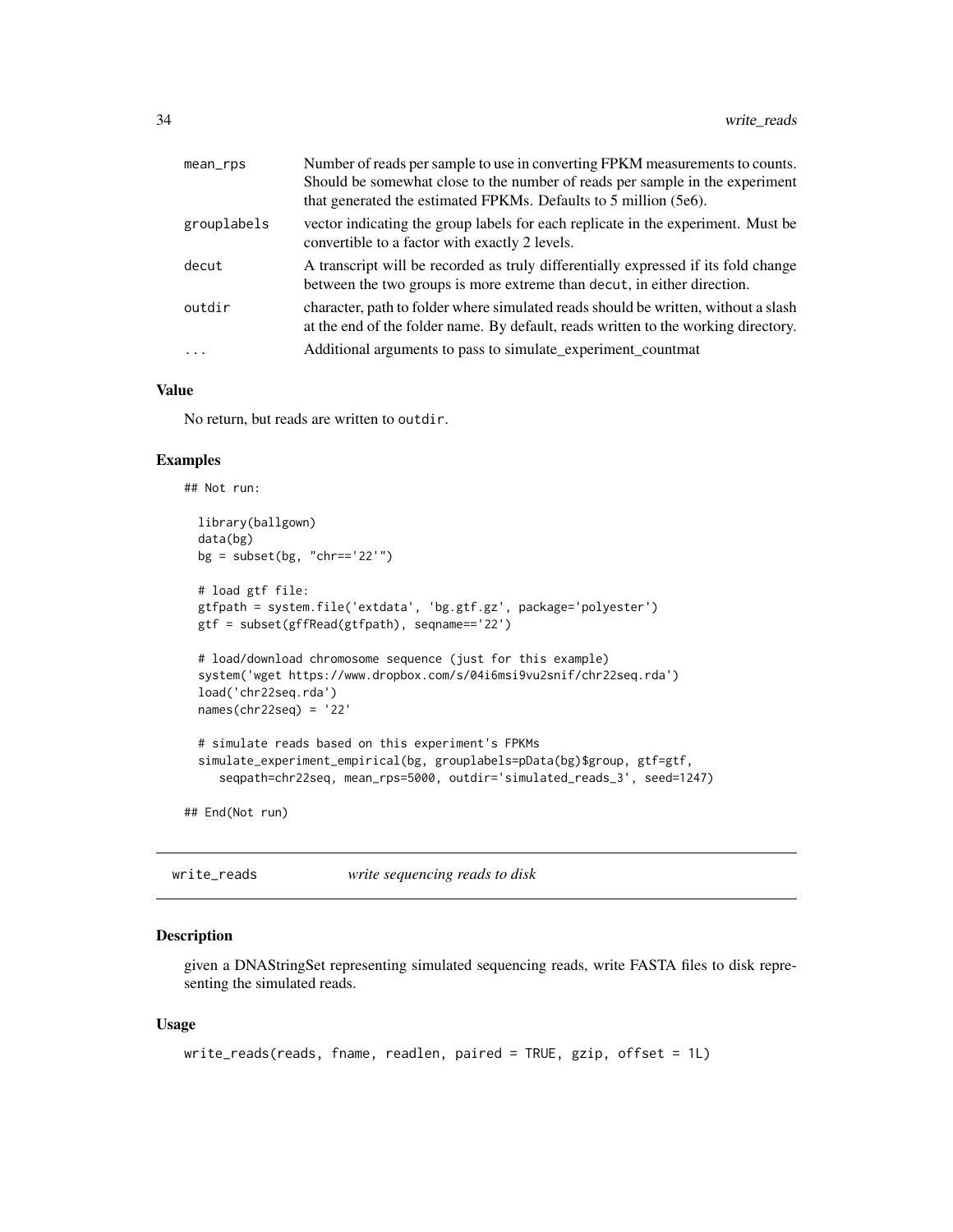#### <span id="page-34-0"></span>write\_reads 35

#### **Arguments**

| reads   | DNAStringSet representing sequencing reads                                                                                                                                                                                                                                                                                                                                                       |
|---------|--------------------------------------------------------------------------------------------------------------------------------------------------------------------------------------------------------------------------------------------------------------------------------------------------------------------------------------------------------------------------------------------------|
| fname   | file path/prefix specifying where sequencing reads should be written. Should<br>not contain ".fasta" (this is appended automatically).                                                                                                                                                                                                                                                           |
| readlen | maximum length of the reads in reads.                                                                                                                                                                                                                                                                                                                                                            |
| paired  | If TRUE, reads are assumed to be in pairs: i.e., read 1 and read 2 in reads are<br>the left and right mate (respectively) of a read pair; same with read 3 and read<br>4, etc. The odd-numbered reads are written to fname_1. fasta and the even-<br>numbered reads are written to finame_2. fasta. If FALSE, reads are assumed to<br>be single-end and just one file, fname. fasta, is written. |
| gzip    | If TRUE, gzip the output fasta files.                                                                                                                                                                                                                                                                                                                                                            |
| offset  | An integer number greater or equal to 1 to start assigning read numbers at.                                                                                                                                                                                                                                                                                                                      |

#### Details

The [get\\_reads](#page-13-1) function returns a DNAStringSet object representing sequencing reads that can be directly passed to write\_reads. If output other than that from get\_reads is used and paired is TRUE, make sure reads is ordered properly (i.e., that mate pairs appear together and that the left mate appears first).

#### Value

No return, but FASTA file(s) containing the sequences in reads are written to fname.fasta (if paired is FALSE) or fname\_1.fasta and fname\_2.fasta if paired is TRUE.

#### See Also

#### [get\\_reads](#page-13-1)

```
library(Biostrings)
 data(srPhiX174) # pretend srPhiX174 represents a DNAStringSet of *reads*
 readlen = unique(width(srPhiX174)) #35
 write_reads(srPhiX174, fname='./srPhiX174', readlen=readlen, paired=FALSE,
     gzip=FALSE)
## If the file is too big, you can subset it and write it in chunks.
## Here we split our 'reads' into two chunks and save them to the same file.
write_reads(srPhiX174[1:100], fname='./srPhiX174-offset', readlen=readlen,
   paired=FALSE, gzip=FALSE, offset = 1L)
write_reads(srPhiX174[101:length(srPhiX174)], fname='./srPhiX174-offset',
   readlen=readlen, paired=FALSE, gzip=FALSE, offset = 101L)
## We can verify that we get the same results
srPhi <- readDNAStringSet('./srPhiX174.fasta')
srPhiOffset <- readDNAStringSet('./srPhiX174-offset.fasta')
identical(srPhi, srPhiOffset)
```